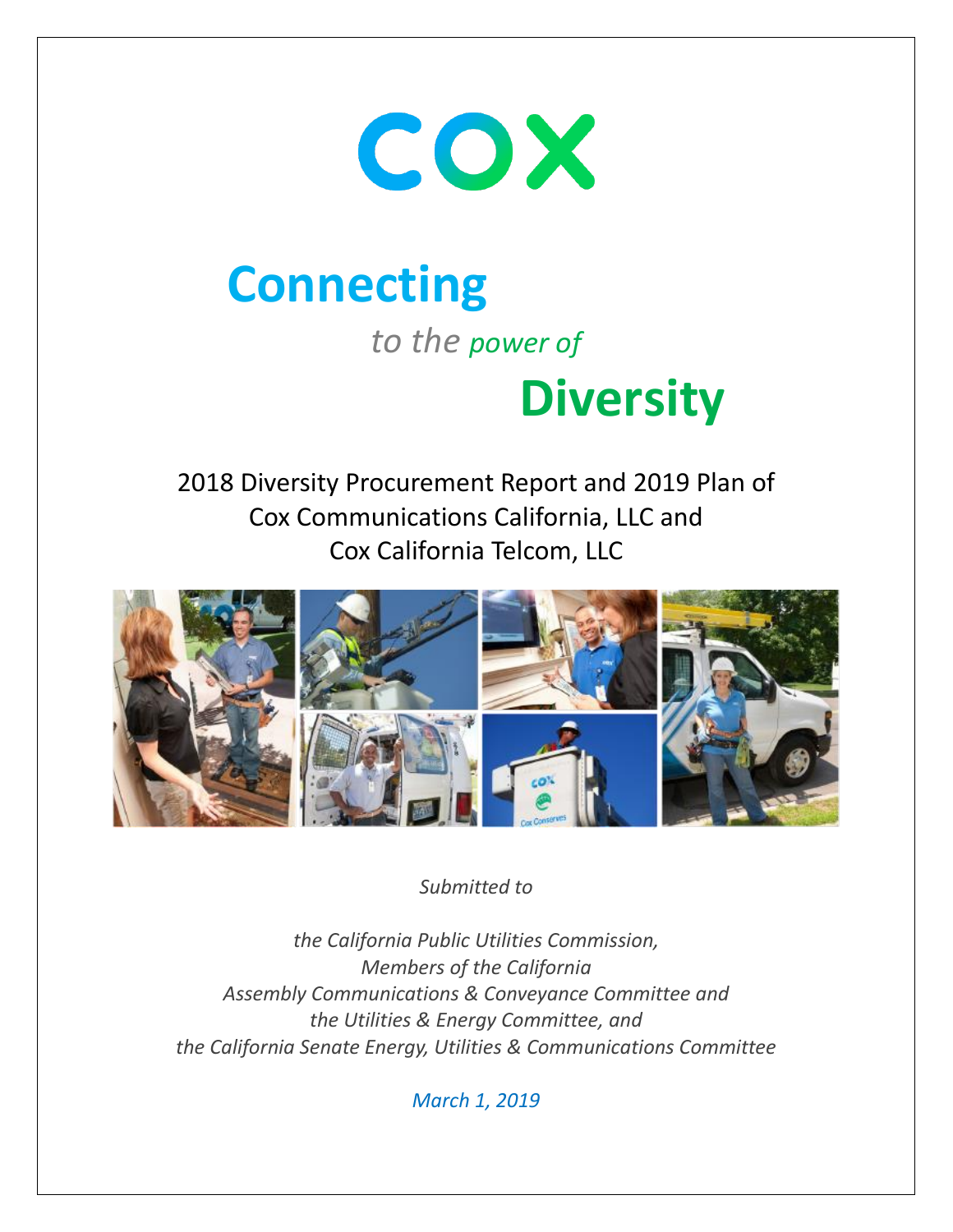

# **Why This Report Is Filed by a Telephone Corporation and a Cable Corporation**

**Cox Communications, Inc.** provides video, high-speed Internet, wireline voice & transport, and home security & automation services in California and 15 other states. In California, services are provided by its subsidiaries (together "Cox"):

- **Cox Communications California, LLC**, a cable corporation that provides video and highspeed Internet services,
- **Cox California Telcom, LLC**, a California Public Utilities Commission-regulated telephone corporation providing voice and transport services,
- **Cox Communications NFS, LLC**, an interconnected VoIP provider offering limited business services, and
- **Cox Advanced Services California, LLC**, a home security and automation provider.

Cox California Telcom, LLC is a public utility and subject to CPUC General Order 156, *Rules Governing the Development of Programs to Increase Participation of Women, Minority, and Disabled Veteran Business Enterprises in Procurement of Contracts from Utilities as Required by Public Utilities Code Sections 8281-8286* ("GO 156")*.* It does not have GO 156-reportable procurement activities. Its unregulated parent companies do have in place a nationwide Supplier Diversity Program. This report contains information about the unregulated parent companies' program.

California Public Utilities Code section 8283 encourages video providers, including cable corporations, to adopt procurement practices aimed at increasing the use of diverse vendors and to voluntarily report such activity to the Legislature on an annual basis. Cox Communications California, LLC is a cable corporation and voluntarily provides this report to members of the state Legislature in addition to the CPUC.

While Cox strives to provide information about its Supplier Diversity program as set forth in GO 156, Cox's program differs from GO 156 in some ways because it was not developed pursuant to GO 156 (as the unregulated parent companies are not subject to GO 156). Therefore, some of Cox's data is different from what other companies may report to the CPUC. For instance, Cox's supplier diversity program includes spend with certified Disability-Owned Business Entities, which currently are not included in GO 156. Additionally, this report provides information about Cox's national and California procurement activities, thus reported procurement represents Cox's spend nationwide (and not just for California operations). While there are some differences, Cox believes that our program shares the same goal as GO 156 – to increase procurement opportunities for historically disadvantaged suppliers.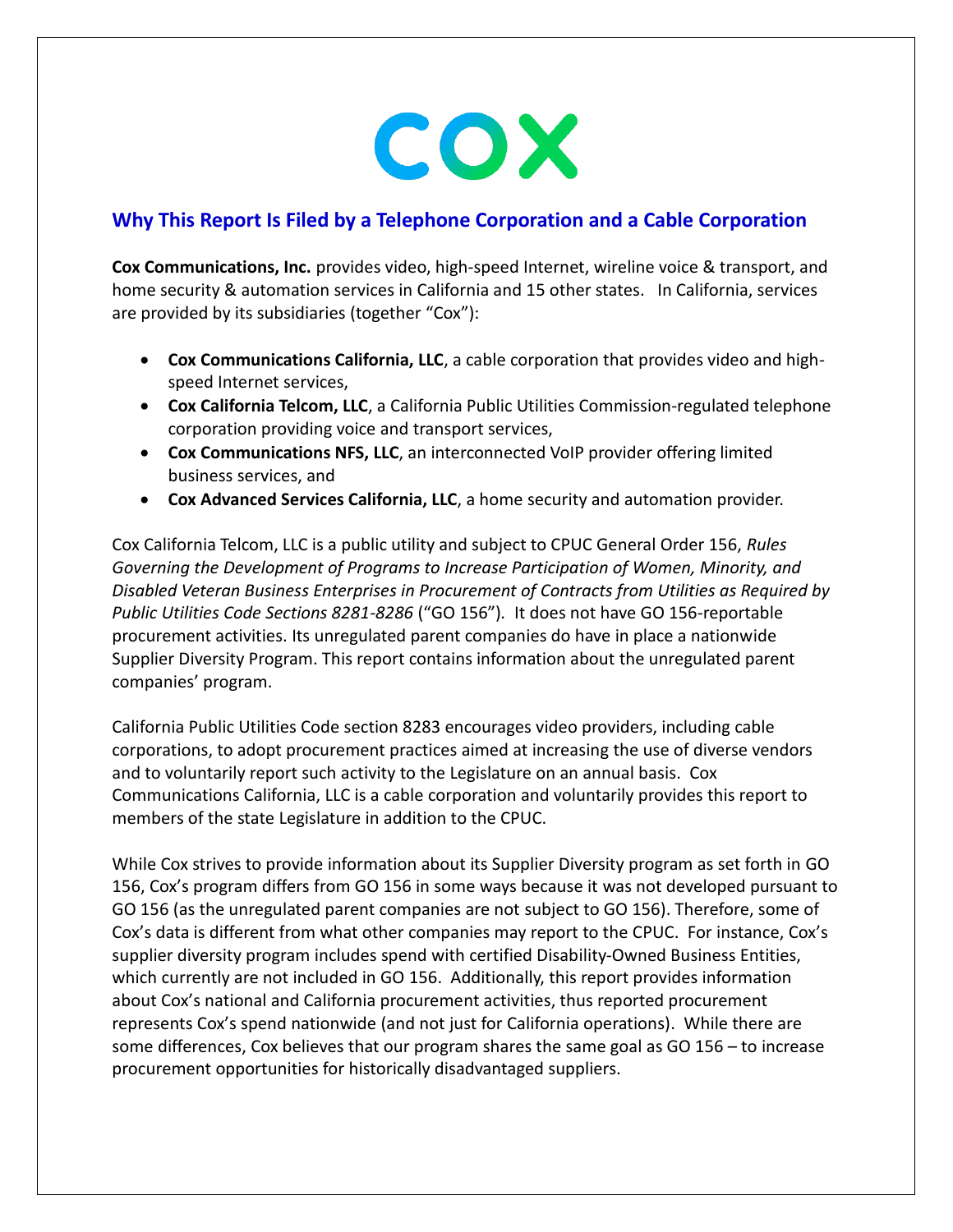# **2018 At A Glance**

*2018 Total Spend with Diverse Suppliers: \$802.7M, 27.6% of Total Spend Nationwide -Tier 1: \$717,483,643 (MBE, WBE, SDVOBE, LGBTBE, DOBE, VET) -Tier 2: \$85,248,286 (MBE, WBE, SDVOBE, LGBTBE, DOBE, VET, HUBZONE)*

Cox has been recognized by DiversityInc as 4<sup>th</sup> in the nation for Supplier Diversity, in addition to top rankings for Diversity overall, our Diversity Councils and our Mentoring programs. The Supplier Diversity honor recognizes the hard work, ongoing investment and improvements we've been making to our Supplier Diversity program for the past several years. While it's important to increase our spend (our total diverse supplier spend has grown by \$605M in 5 years), we understand that achieving a successful, sustainable program, requires developing best-in-class processes and practices, which support our program holistically.



In 2018 our total spend with diverse suppliers was \$802.7M, representing 27.6% of our overall nationwide spend. This was achieved through double-digit percentage growth over 2017 in both our Tier 1 (12.3%) and Tier 2 (16.5%) spend; award of contracts to an incremental 13 diverse suppliers; and a supplier retention rate exceeding 85%. In total, we purchased products and services from 67 MBEs, 128 WBEs, 2 SDVOBEs, 2 LGBTBEs, 2 DOBEs and 14 VETs.

We also onboarded 43 new, certified diverse suppliers. Our diverse supplier outreach efforts reflect a variety of opportunities for meeting new vendors: procurement-readiness workshops for disability-owned businesses with Disability:IN, panel participation and networking with veteran businesses through NVBDC, hosting a Field Services Supplier Summit for Tier 1 and Tier 2 contractors, and various matchmaking events across the country, including our  $8<sup>th</sup>$  annual California Cable Supplier Diversity Expo, with participation from three of the industry's largest equipment vendors. These efforts helped us gain new vendor relationships and increase our spend with Service-Disabled Veteran, Veteran and Disability-owned businesses entities, most notably achieving a 34% YoY increase with Veteran-owned businesses.

Our support in supplier development continues with the RFP award of a \$1M contract to a LGBTBE supplier, with the opportunity to grow to a \$15M contract through a mentoring relationship. We awarded 16 of our diverse supplier executives development scholarships for programs offered by the San Diego Council for Supplier Diversity/USD School of Business, UNLV Lee Business School and the ASU Thunderbird School of Global Management. Each of these scholarship programs will be offered in 2019, with the addition of the Delgado Community College in New Orleans.

In the coming year, increasing the number of diverse vendors we do business with, and working with Tier 1 vendors to grow Tier 2 opportunities for diverse vendors, are among several planned initiatives to ensure that our Supplier Diversity program continues to grow, remains successful and is sustainable.

*The following certified diverse-owned business entity segments are included in our programs: Minority, Woman, Service-Disabled Veteran, LGBT, Disability, Veteran, HUBZone, SBA, 8A, AbilityOne, and HBCU*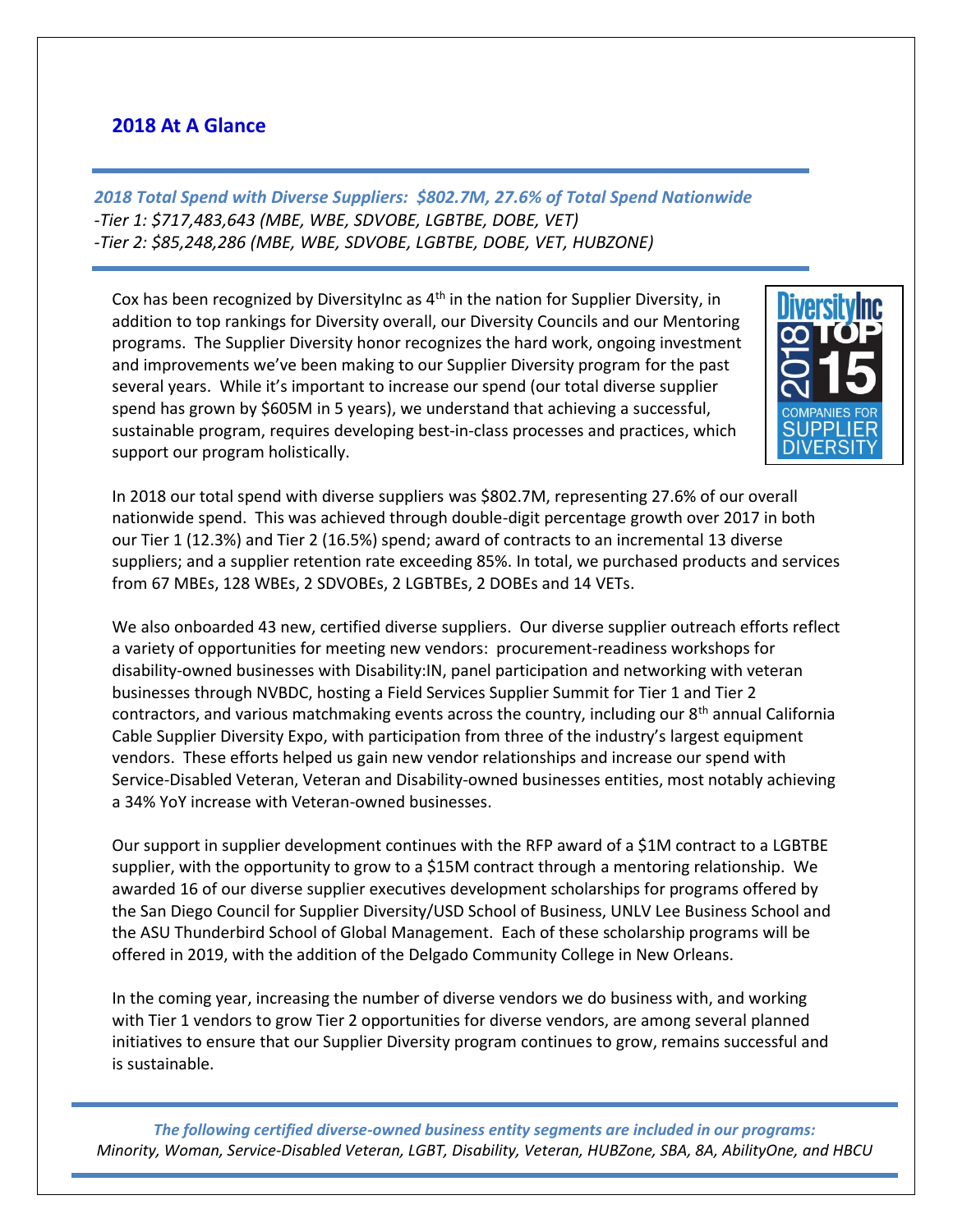| Cox | 2018                                                 | $G.O.$ #156 |
|-----|------------------------------------------------------|-------------|
|     | <b>Annual Report/Annual Plan - Table of Contents</b> |             |

| GO #156 | Page                                                                                  |
|---------|---------------------------------------------------------------------------------------|
| Section | Number                                                                                |
|         | <b>Annual Report</b>                                                                  |
| 9.1.1   |                                                                                       |
| 9.1.2   |                                                                                       |
| 9.1.2   |                                                                                       |
| 9.1.2   | WMDVLGBTBE Subcontractor Procurement by Product and Service Categories  6             |
| 9.1.2   |                                                                                       |
| 9.1.2   | Number of WMDVLGBTBE Suppliers and Revenue Reported to the Clearinghouse  8           |
| 9.1.2   | Description of Number of WMDVLGBTBE Suppliers with California Majority Workforce  9   |
| 9.1.3   |                                                                                       |
| 9.1.4   |                                                                                       |
| 9.1.4   |                                                                                       |
| 9.1.5   | Description of Prime Contractor Utilization of WMDVLGBTBE Subcontractors 13           |
| 9.1.5   |                                                                                       |
| 9.1.6   |                                                                                       |
| 9.1.7   | Description of Efforts to Recruit Diverse Suppliers in Low Utilization Categories  16 |
| 9.1.11  |                                                                                       |

### Annual Plan

| 10.1.2 Description of Diverse Supplier Planned Program Activities for Next Calendar Year  20 |  |
|----------------------------------------------------------------------------------------------|--|
|                                                                                              |  |
|                                                                                              |  |
| 10.1.5 Plans for Encouraging Prime Contractors to Subcontract Diverse Suppliers  23          |  |
|                                                                                              |  |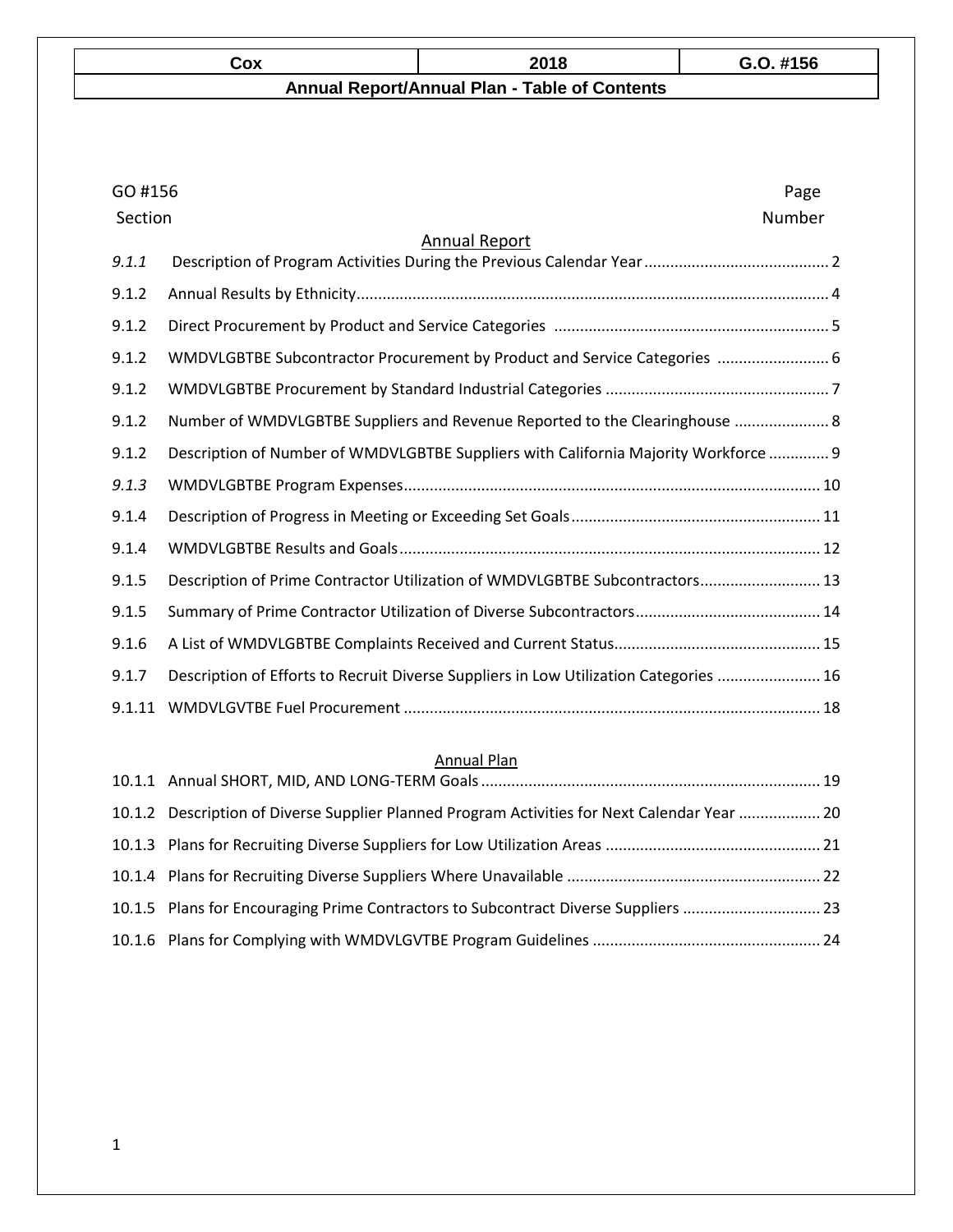| ۰ох | 2018 | 156 Sec. 9.1.1<br>- |
|-----|------|---------------------|
|     |      |                     |

#### **Description of Program Activities During the Previous Calendar Year**

#### *Internal Program Activities*

Building on our newly developed "Supplier Diversity 101" training and Supplier Diversity program video, produced by a LGBT-owned Business Entity, Cox's Supply Chain and our national and regional Diversity and Inclusion Councils, continued to hold trainings and discussions with key departments and procurement managers within Cox.

Cox leadership are kept engaged and knowledgeable so that they can support Supplier Diversity efforts. Our Director of Sourcing & Supplier Diversity Programs began serving on our National Diversity & Inclusion Council's Officer Awareness Committee. This committee establishes initiatives for meeting our diversity related objectives, including for supplier diversity, by engaging our senior leadership companywide.

To help bolster our growing Tier 2 program, we implemented a Tier 2 residency within our Sourcing & Procurement team. This residency provides our Sourcing Managers and Category Managers with immersive training on how to: (1) successfully negotiate Tier 2 diverse supplier commitments, including increasing Tier 2 commitments; (2) ensure Tier 1 vendors are aware of and trained to report their Tier 2 diverse supplier commitments in our portal; and (3) tracking, managing and coaching Tier 1 vendors' on meeting their Tier 2 diverse supplier commitments.

We updated several of the tools used by our Supplier Diversity Champions and Supply Chain, introducing a self-service tool for better management. A new Tier 2 Dashboard provides the status of our Tier 1 vendors' spend with Tier 2 diverse suppliers so Category Managers can track contract compliance, while an updated Certificate Management System allows our field representatives along with our Supply Chain to upload new vendor certificates and lets us know when certifications need to be renewed. We also added a tool that allows diverse suppliers to upload their capabilities statements, helping to ensure we have information readily available prior to issuing RFPs.

Cox's Supply Chain continued to provide resources and support to the Supplier Diversity pillars of our regional Diversity and Inclusion Councils around the country. These pillars (and their Councils) are located within our field operations, including California, and are made up of a cross-functional group of employees and senior leaders focused on Cox's diversity efforts, including Supplier Diversity. The Supplier Diversity pillars across our nationwide footprint help to educate our employees and also identify vendors to meet local needs, thereby helping Cox to meet its annual Supplier Diversity goals.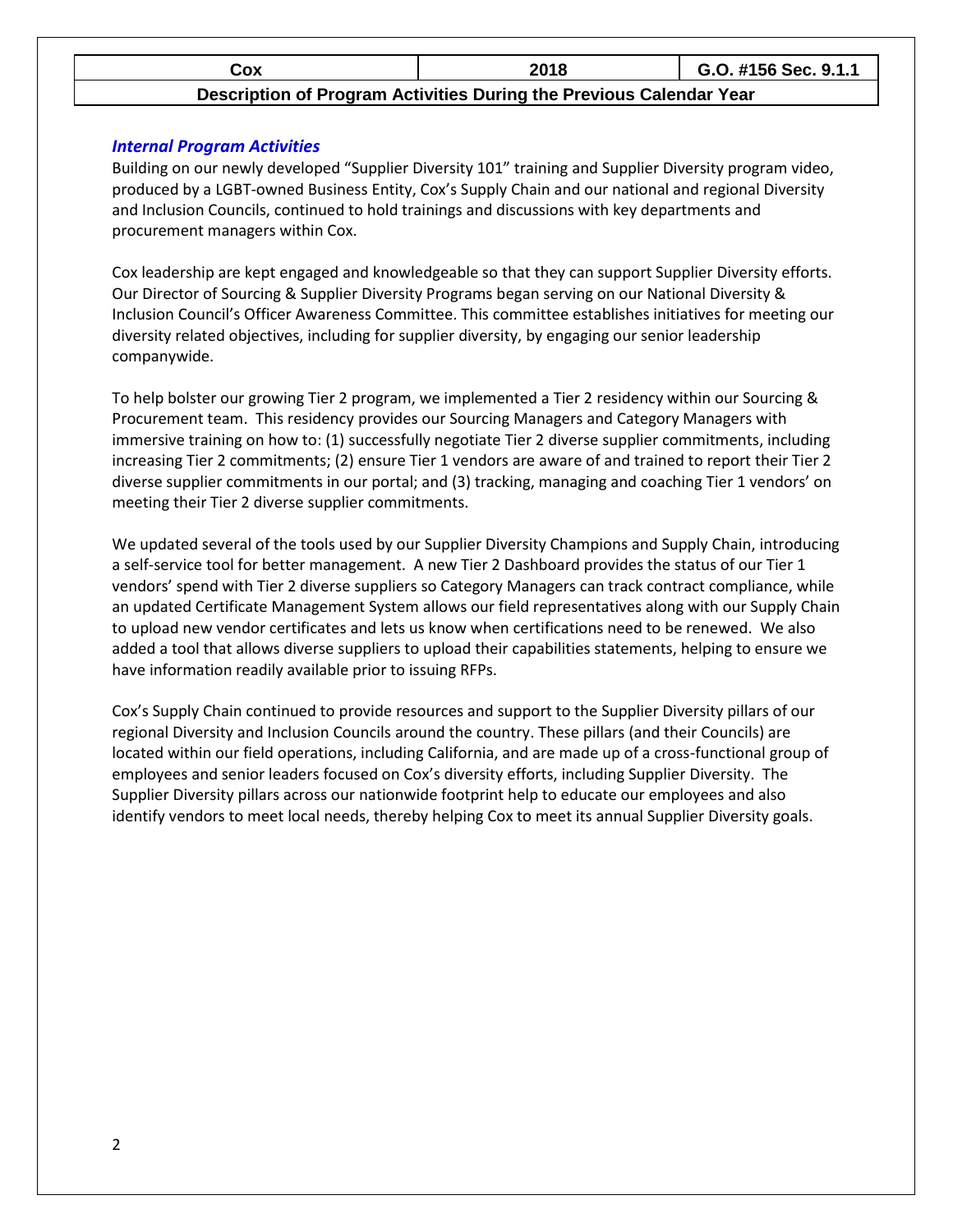#### *External Program Activities*

In addition to hosting "How to Do Business with Cox" procurement readiness workshops, which are designed to help prospective diverse suppliers connect with Cox's Supply Chain team and answer questions about first steps toward working with Cox, our personnel participated in a variety of recruiting events hosted by various Chambers and Supplier Diversity organizations. A sample of the events we participated in for 2018 include:

| Event                                                                          | <b>Segment</b> | <b>Location</b>          |
|--------------------------------------------------------------------------------|----------------|--------------------------|
| <b>WBENC Summit &amp; Salute</b>                                               | <b>WBE</b>     | <b>Dallas, Texas</b>     |
| <b>GMSDC Business Opportunity</b><br><b>Exchange</b>                           | <b>MBE</b>     | <b>Atlanta, GA</b>       |
| <b>CPUC Small Business Expo</b>                                                | All            | Long Beach, CA           |
| <b>WBENC National Conference</b>                                               | <b>WBE</b>     | <b>Detroit, MI</b>       |
| <b>USBLN National Conference</b>                                               | <b>DOBE</b>    | Las Vegas, NV            |
| <b>Hispanic Chamber Inaugural</b><br><b>Business Conference</b>                | <b>MBE</b>     | <b>New Orleans, LA</b>   |
| <b>Cox Companies Supplier Inclusion</b><br>Fair                                | <b>ALL</b>     | Atlanta, GA              |
| <b>NGLCC National Conference</b>                                               | <b>LGBTBE</b>  | Philadelphia, PA         |
| <b>Governor's Office of Economic</b><br><b>Development Contract Connection</b> | <b>MBE</b>     | Las Vegas, NV            |
| <b>NVBDC</b>                                                                   | V/SDV          | <b>Detroit, MI</b>       |
| <b>Johnson &amp; Johnson Supplier</b><br><b>Diversity Peer Ideation Event</b>  |                | <b>New Brunswick, NJ</b> |
| <b>NMSDC National Conference</b>                                               | <b>MBE</b>     | <b>Austin, TX</b>        |
| <b>Council for Supplier Diversity -</b><br><b>Category Sourcing Events</b>     | <b>ALL</b>     | San Diego, CA            |
| <b>CA Cable Supplier Diversity Expo</b>                                        | <b>ALL</b>     | <b>Costa Mesa, CA</b>    |

Members of our Supply Chain, and other Cox leaders, serve on Boards and Committees of key diverse organizations. For instance, our Senior Vice President of Supply Chain joined the Board of Directors for National Minority Supplier Development Council ("NMSDC") and our Supply Chain Supplier Diversity Champion has maintained her participation in key committees for Disability:IN (formerly US Business Leadership Network).

We grew our investment in executive development programs, with the addition of the California-based *High Performance Leadership* series, offered by the Council for Supplier Diversity in partnership with the University of San Diego's School of Business. This program, in addition to scholarships we've made available for the UNLV Lee Business School and ASU's Thunderbird School of Global Management, enabled 16 of our vendor executives to attend development programs tailored to the needs of diverse suppliers. In addition to awarding scholarships to these 3 programs, we will be introducing a fourth program in New Orleans in 2019, and a fifth in Virginia is in planning. These educational programs provide significant value to supplier participants enabling them to improve and expand their businesses.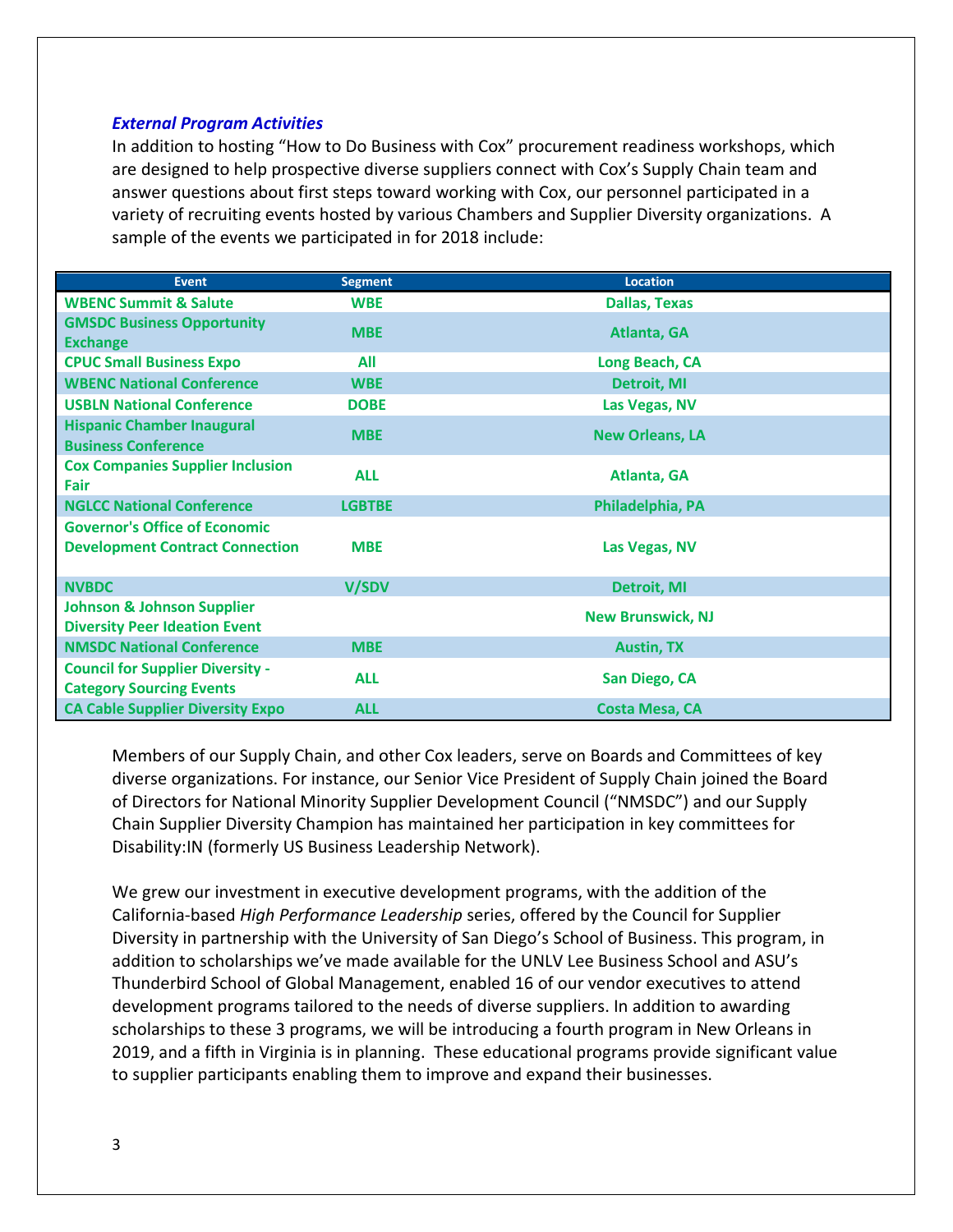|                  |                                                    |                                             |                                    |               |              | G.O. #156     |       |                                         |
|------------------|----------------------------------------------------|---------------------------------------------|------------------------------------|---------------|--------------|---------------|-------|-----------------------------------------|
|                  | Cox                                                |                                             | Sec. 9.1.2<br>2018                 |               |              |               |       |                                         |
|                  |                                                    |                                             | <b>Annual Results by Ethnicity</b> |               |              |               |       | <b>NOTE:</b>                            |
|                  |                                                    |                                             |                                    |               | 2018         |               |       |                                         |
|                  |                                                    |                                             |                                    | <b>Direct</b> | Sub          | Total \$      | $\%$  | *Firms classified as                    |
| $\mathbf{1}$     |                                                    | Asian Pacific American                      |                                    | \$19,981,735  | \$1,717,704  | \$21,699,439  | 0.7%  | 8(a) of SBA includes                    |
| $\sqrt{2}$       |                                                    | African American                            |                                    | \$420,180,994 | \$9,224,619  | \$429,405,613 | 14.7% | non-WMDVLGBTBEs                         |
| $\mathbf{3}$     | Minority Male (MBE, non-WBE)                       | Hispanic American                           |                                    | \$40,877,484  | \$882,195    | \$41,759,679  | 1.4%  |                                         |
| $\overline{4}$   | $\overline{5}$<br>$\,6\,$                          | Native American                             |                                    | \$10,733,007  | \$120,716    | \$10,853,723  | 0.4%  |                                         |
|                  |                                                    | Unspecified                                 |                                    | \$34,679,471  | \$0          | \$34,679,471  | 1.2%  | **Net procurement                       |
|                  |                                                    | <b>Total Minority Male</b>                  |                                    | \$526,452,691 | \$11,945,234 | \$538,397,925 | 18.5% | includes purchase                       |
| $\overline{7}$   |                                                    | Asian Pacific American                      |                                    | \$2,931,420   | \$6,320,415  | \$9,251,835   | 0.3%  | order, non-purchase<br>order and credit |
| $\bf8$           |                                                    | African American                            |                                    | \$355,222     | \$1,844,911  | \$2,200,133   | 0.1%  |                                         |
| $\boldsymbol{9}$ |                                                    | Hispanic American                           |                                    | \$2,450       | \$553,849    | \$556,299     | 0.0%  | card dollars                            |
| 10               | Minority Female1 (MBE, WBE)                        | Native American                             |                                    | \$2,000,727   | \$6,775      | \$2,007,502   | 0.1%  |                                         |
| 11               |                                                    | Unspecified                                 |                                    | \$4,588,645   | \$8,140,293  | \$12,728,938  | 0.4%  | Direct-Direct                           |
| 12               |                                                    | <b>Total Minority Female</b>                |                                    | \$9,878,464   | \$16,866,243 | \$26,744,707  | 0.9%  | procurement                             |
| 13               |                                                    | Asian Pacific American                      |                                    | \$0           | \$9,107,611  | \$9,107,611   | 0.3%  |                                         |
| 14               |                                                    | African American                            |                                    | \$0           | \$4,487,128  | \$4,487,128   | 0.2%  | Sub-Subcontractor                       |
| 15               |                                                    | Hispanic American                           |                                    | \$0           | \$7,887,651  | \$7,887,651   | 0.3%  | procurement                             |
| 16               | <b>Minority Unspecified Gender</b>                 | Native American                             |                                    | \$0           | \$870,686    | \$870,686     | 0.0%  |                                         |
| 17               |                                                    | Unspecified                                 |                                    | \$0           | \$257,665    | \$257,665     | 0.0%  | %-Percentage of Net                     |
| 18               |                                                    | <b>Total Minority Unspecified</b><br>Gender |                                    | \$0           | \$22,610,741 | \$22,610,741  | 0.8%  | Procurement                             |
| 19               | <b>Total Minority Business Enterprise</b><br>(MBE) |                                             |                                    | \$536,331,155 | \$35,654,058 | \$571,985,213 | 19.6% |                                         |
| 20               | Women Business Enterprise (WBE)                    |                                             |                                    | \$166,452,828 | \$20,811,532 | \$187,264,360 | 6.4%  |                                         |
|                  | Lesbian, Gay, Bisexual, Transgender                |                                             |                                    | \$98,311      | \$646,078    | \$744,389     | 0.0%  |                                         |
| 21               | <b>Business Enterprise (LGBTBE)</b>                |                                             |                                    |               |              |               |       |                                         |
|                  | <b>Disabled Veteran Business</b>                   |                                             |                                    | \$1,448,500   | \$171,690    | \$1,620,190   | 0.1%  |                                         |
| 22               | Enterprise (DVBE)                                  |                                             |                                    |               |              |               |       |                                         |
| 23               | Veteran Business Enterprise (VBE)                  |                                             |                                    | \$12,881,784  | \$834,875    | \$13,716,659  | 0.5%  |                                         |
| 24               | Disabled-Owned Business Enterprise (DOBE)          |                                             |                                    | \$271,065     | \$634,440    | \$905,505     | 0.0%  |                                         |
| 25               | Other $8(a)^*$                                     |                                             |                                    | \$0           | \$26,495,614 | \$26,495,614  | 0.9%  |                                         |
| 26               | <b>TOTAL</b>                                       |                                             |                                    | \$717,483,643 | \$85,248,287 | \$802,731,930 | 27.6% |                                         |
| 27               | <b>Net Procurement**</b>                           |                                             | \$2,911,498,470                    |               |              |               |       |                                         |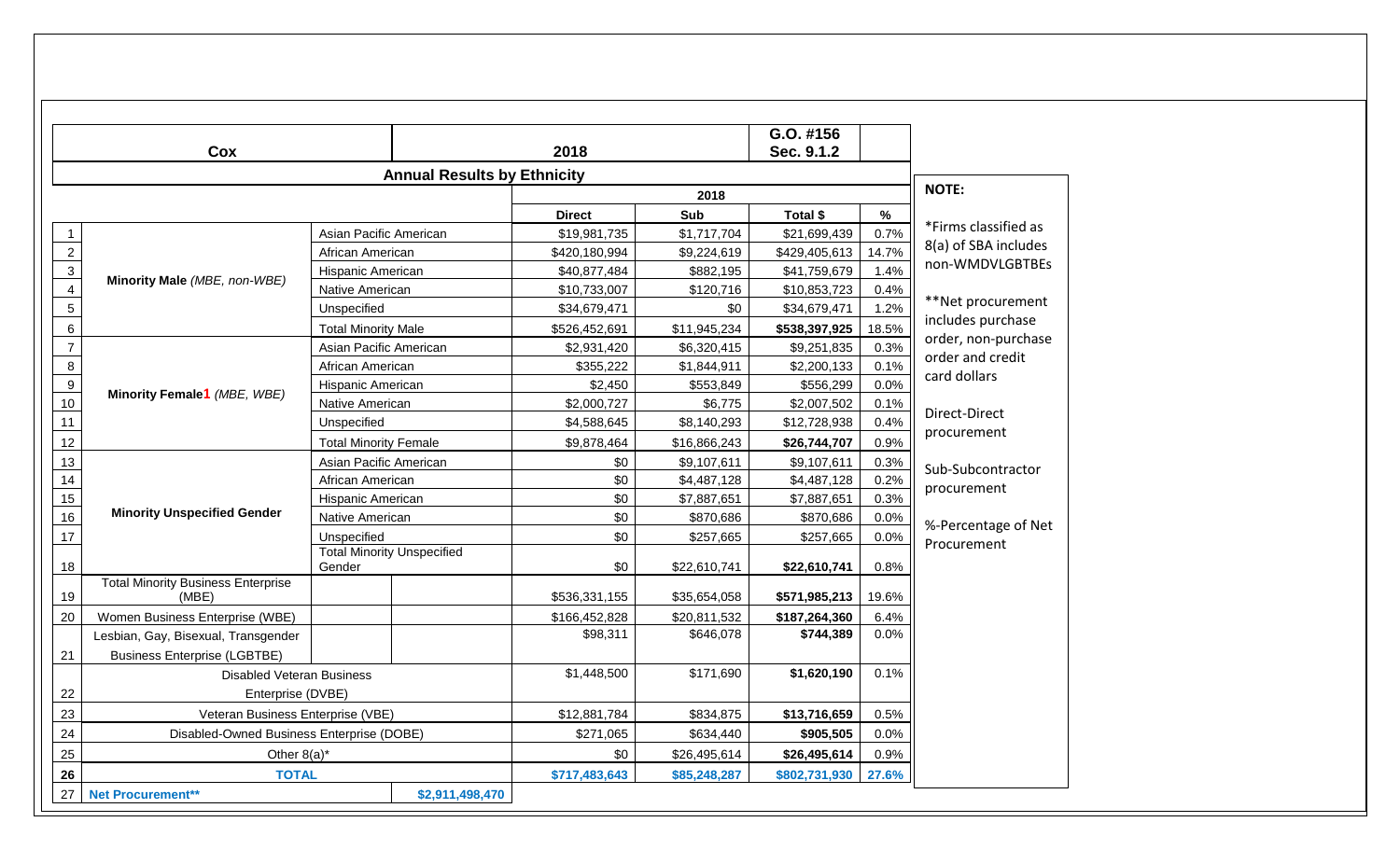|                  | Cox                                                          |                            |                                           |               | 2018                                                        |        |                                                                                                                                       |       | G.O. #156 Sec. 9.1.2 |        |
|------------------|--------------------------------------------------------------|----------------------------|-------------------------------------------|---------------|-------------------------------------------------------------|--------|---------------------------------------------------------------------------------------------------------------------------------------|-------|----------------------|--------|
|                  |                                                              |                            |                                           |               | <b>Direct Procurement by Product and Service Categories</b> |        |                                                                                                                                       |       |                      |        |
|                  |                                                              |                            |                                           |               | <b>Products</b>                                             |        | <b>Services</b>                                                                                                                       |       | <b>Total</b>         |        |
|                  |                                                              |                            |                                           |               | \$                                                          | $\%$   | \$                                                                                                                                    | $\%$  | \$                   | $\%$   |
| -1               |                                                              |                            | Asian Pacific American                    | <b>Direct</b> | \$5,742,368                                                 | 0.20%  | \$14,239,366                                                                                                                          | 0.49% | \$19,981,735         | 0.69%  |
| $\overline{2}$   |                                                              | African American           |                                           | <b>Direct</b> | \$406,339,507                                               | 13.96% | \$13,841,487                                                                                                                          | 0.48% | \$420,180,994        | 14.43% |
| 3                | <b>Minority Male (MBE,</b>                                   | Hispanic American          |                                           | Direct        | \$29,942,771                                                | 1.03%  | \$10,934,712                                                                                                                          | 0.38% | \$40,877,484         | 1.40%  |
| $\overline{4}$   | non-WBE)                                                     | Native American            |                                           | <b>Direct</b> | \$0                                                         | 0.00%  | \$10,733,007                                                                                                                          | 0.37% | \$10,733,007         | 0.37%  |
| $\sqrt{5}$       |                                                              | MBE, unspecified           |                                           | <b>Direct</b> | \$2,639,762                                                 | 0.09%  | \$33,104,476                                                                                                                          | 1.14% | \$35,744,238         | 1.23%  |
| 6                |                                                              | <b>Total Minority Male</b> |                                           | <b>Direct</b> | \$444,664,409                                               | 15.27% | \$82,853,049                                                                                                                          | 2.85% | \$527,517,457        | 18.12% |
| $\overline{7}$   |                                                              |                            | Asian Pacific American                    | <b>Direct</b> | \$0                                                         | 0.00%  | \$2,931,420                                                                                                                           | 0.10% | \$2,931,420          | 0.10%  |
| $\bf 8$          |                                                              | African American           |                                           | <b>Direct</b> | \$469,377                                                   | 0.02%  | \$0                                                                                                                                   | 0.00% | \$469,377            | 0.02%  |
| $\boldsymbol{9}$ | <b>Minority Female</b>                                       | Hispanic American          |                                           | <b>Direct</b> | \$0                                                         | 0.00%  | \$8,076                                                                                                                               | 0.00% | \$8,076              | 0.00%  |
| 10               | (MBE, WBE)                                                   | Native American            |                                           | <b>Direct</b> | \$0                                                         | 0.00%  | \$2,000,727                                                                                                                           | 0.07% | \$2,000,727          | 0.07%  |
| 11               |                                                              | MBE, unspecified           |                                           | <b>Direct</b> | \$0                                                         | 0.00%  | \$4,588,645                                                                                                                           | 0.16% | \$4,588,645          | 0.16%  |
| 12               |                                                              |                            | <b>Total Minority Female</b>              | <b>Direct</b> | \$469,377                                                   | 0.02%  | \$9,528,867                                                                                                                           | 0.33% | \$9,998,244          | 0.34%  |
| 13               | <b>Total Minority</b><br><b>Business Enterprise</b><br>(MBE) |                            |                                           | <b>Direct</b> | \$445,133,786                                               | 15.29% | \$92,381,916                                                                                                                          | 3.17% | \$537,515,702        | 18.46% |
| 14               | <b>Women Business</b><br>Enterprise (WBE)                    |                            |                                           | <b>Direct</b> | \$59,302,575                                                | 2.04%  | \$105,965,706                                                                                                                         | 3.64% | \$165,268,281        | 5.68%  |
| 15               | Lesbian, Gay, Bisexual, Transgender                          |                            |                                           | <b>Direct</b> | \$0                                                         | 0.00%  | \$98,311                                                                                                                              | 0.00% | \$98,311             | 0.00%  |
|                  | <b>Business Enterprise (LGBTBE)</b>                          |                            |                                           |               |                                                             |        |                                                                                                                                       |       |                      |        |
| 16               | Disabled Veteran Business Enterprise (DVBE)                  |                            |                                           | Direct        | \$1,145,135                                                 | 0.04%  | \$303,365                                                                                                                             | 0.01% | \$1,448,500          | 0.05%  |
| 17               |                                                              |                            | Veteran Business Enterprise (VBE)         | <b>Direct</b> | \$10,726,403                                                | 0.37%  | \$2,155,381                                                                                                                           | 0.07% | \$12,881,784         | 0.44%  |
| 18               |                                                              |                            | Disabled-Owned Business Enterprise (DOBE) | <b>Direct</b> | \$0                                                         | 0.00%  | \$271,065                                                                                                                             | 0.01% | \$271,065            | 0.01%  |
| 19               |                                                              | Other $8(a)^*$             |                                           | <b>Direct</b> | \$0                                                         | 0.00%  | \$0                                                                                                                                   | 0.00% | \$0                  | 0.00%  |
| 20               |                                                              | <b>TOTAL</b>               |                                           | <b>Direct</b> | \$516,307,899                                               | 17.73% | \$201,175,744                                                                                                                         | 6.91% | \$717,483,643        | 24.64% |
| 21               | <b>Total Product Procurement</b>                             |                            | \$516,307,899                             |               | NOTE:                                                       |        |                                                                                                                                       |       |                      |        |
| 22               | <b>Total Service Procurement</b>                             |                            | \$201,175,744                             |               |                                                             |        | *Firms classified as 8(a) of SBA includes non-WMDVLGBTBEs<br>**Net procurement includes purchase order, non-purchase order and credit |       |                      |        |
| 23               | <b>Net Procurement**</b>                                     |                            | \$2,911,498,470                           |               | ومروالملم لمعروم                                            |        |                                                                                                                                       |       |                      |        |

\*\*Net procure<br>card dollars

215

**Total Number of** 

**Diverse Suppliers that**  24 **Received Direct Spend** Direct-Direct procurement

Sub-Subcontractor procurement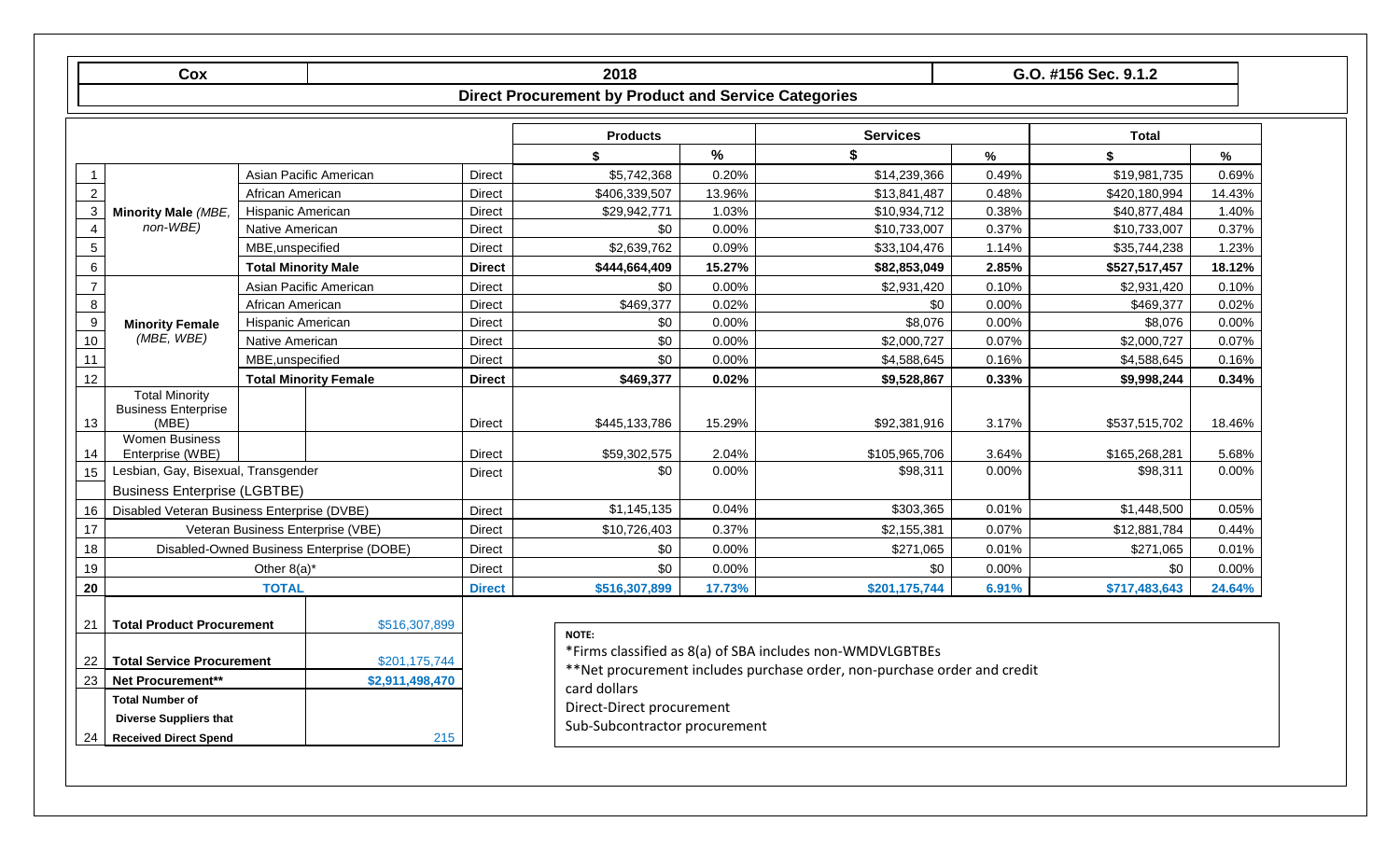| Cox | 2018                                                                                         | G.O. #156 Sec. 9.1.2 |
|-----|----------------------------------------------------------------------------------------------|----------------------|
|     | <b>WMDVLGBTBE Subcontractor Procurement by Product and Service Categories</b>                |                      |
|     |                                                                                              |                      |
|     | Cox does not receive procurement spend by product and service categories for subcontractors. |                      |
|     | Therefore, Cox does not have data responsive to this section.                                |                      |
|     |                                                                                              |                      |
|     |                                                                                              |                      |
|     |                                                                                              |                      |
|     |                                                                                              |                      |
|     |                                                                                              |                      |
|     |                                                                                              |                      |
|     |                                                                                              |                      |
|     |                                                                                              |                      |
|     |                                                                                              |                      |
|     |                                                                                              |                      |
|     |                                                                                              |                      |
|     |                                                                                              |                      |
|     |                                                                                              |                      |
|     |                                                                                              |                      |
|     |                                                                                              |                      |
|     |                                                                                              |                      |
|     |                                                                                              |                      |
|     |                                                                                              |                      |
|     |                                                                                              |                      |
|     |                                                                                              |                      |
|     |                                                                                              |                      |
|     |                                                                                              |                      |
|     |                                                                                              |                      |
|     |                                                                                              |                      |
|     |                                                                                              |                      |
|     |                                                                                              |                      |
|     |                                                                                              |                      |
|     |                                                                                              |                      |
|     |                                                                                              |                      |
|     |                                                                                              |                      |
|     |                                                                                              |                      |
|     |                                                                                              |                      |
|     |                                                                                              |                      |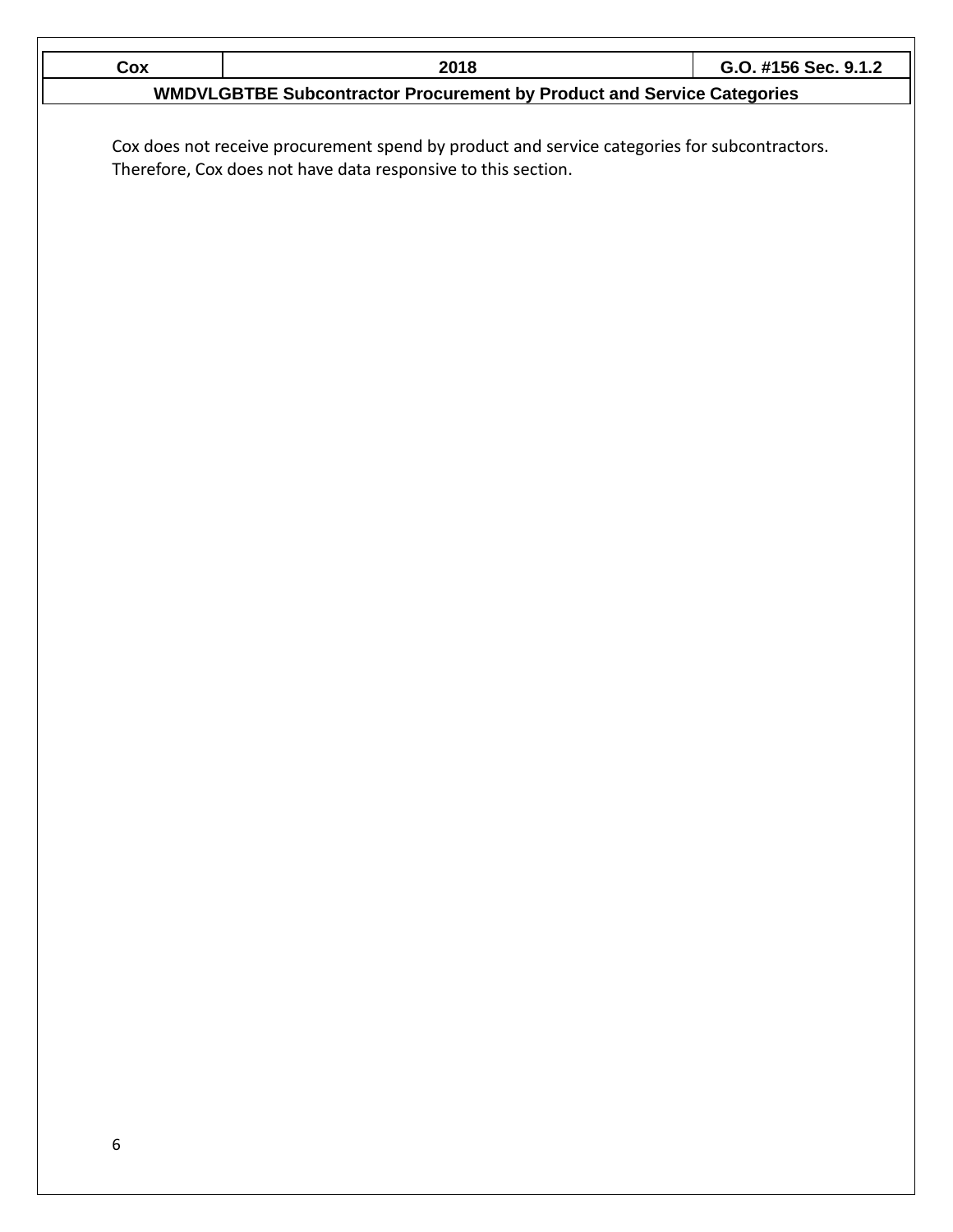| Cox | 2018                                                            | G.O. #156 Sec. 9.1.2 |
|-----|-----------------------------------------------------------------|----------------------|
|     | <b>WMDVLGBTBE Procurement by Standard Industrial Categories</b> |                      |

Cox does not track its procurement by Standard Industrial Categories. Therefore, Cox does not have data responsive to this section.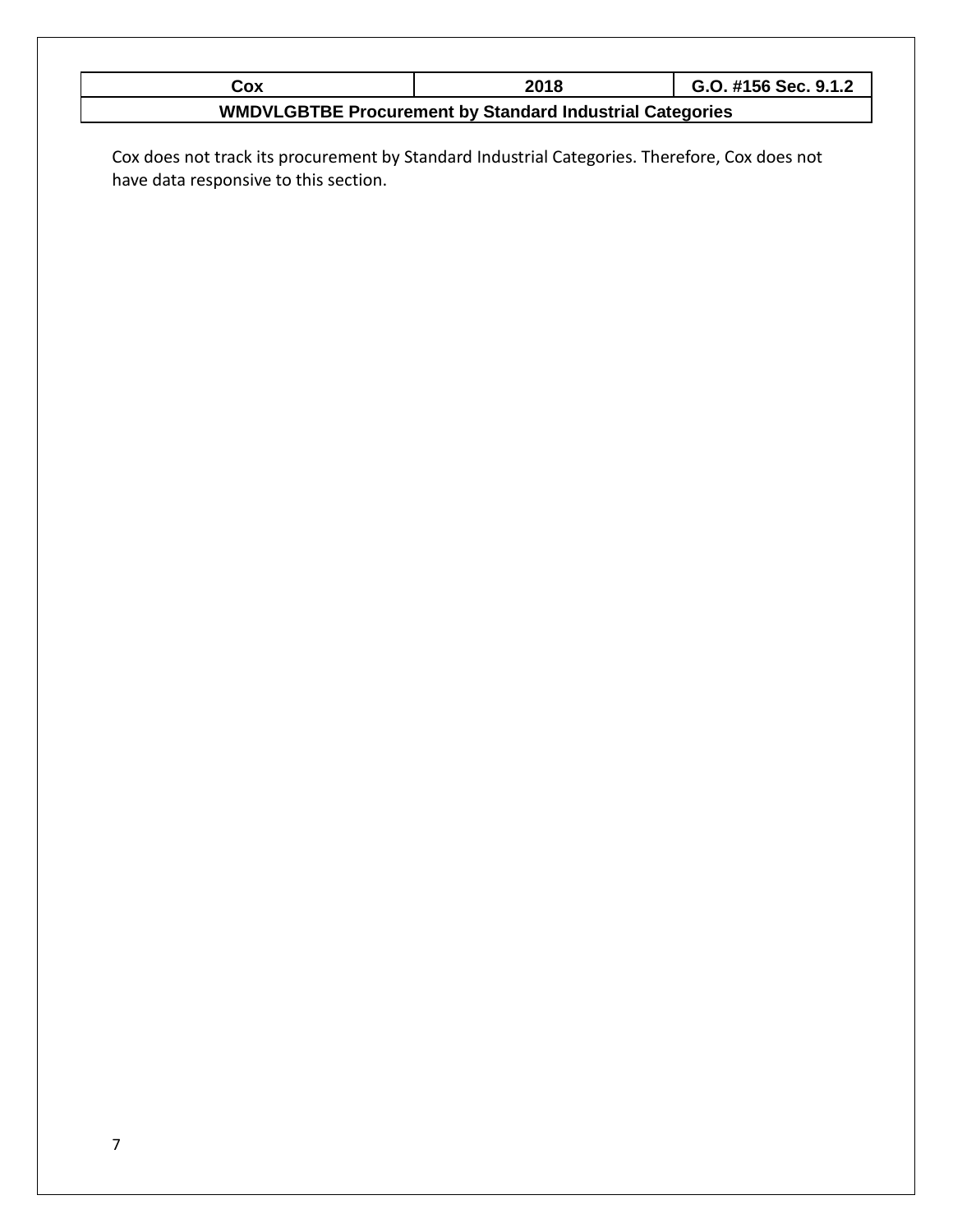| Cox                                                                      | 2018 | G.O. #156 Sec. 9.1.2 |
|--------------------------------------------------------------------------|------|----------------------|
| Number of WMDVLGBTBE Suppliers and Revenue Reported to the Clearinghouse |      |                      |

Cox does not track our suppliers' revenue reported to the Clearinghouse. Therefore, Cox does not have data responsive to this section.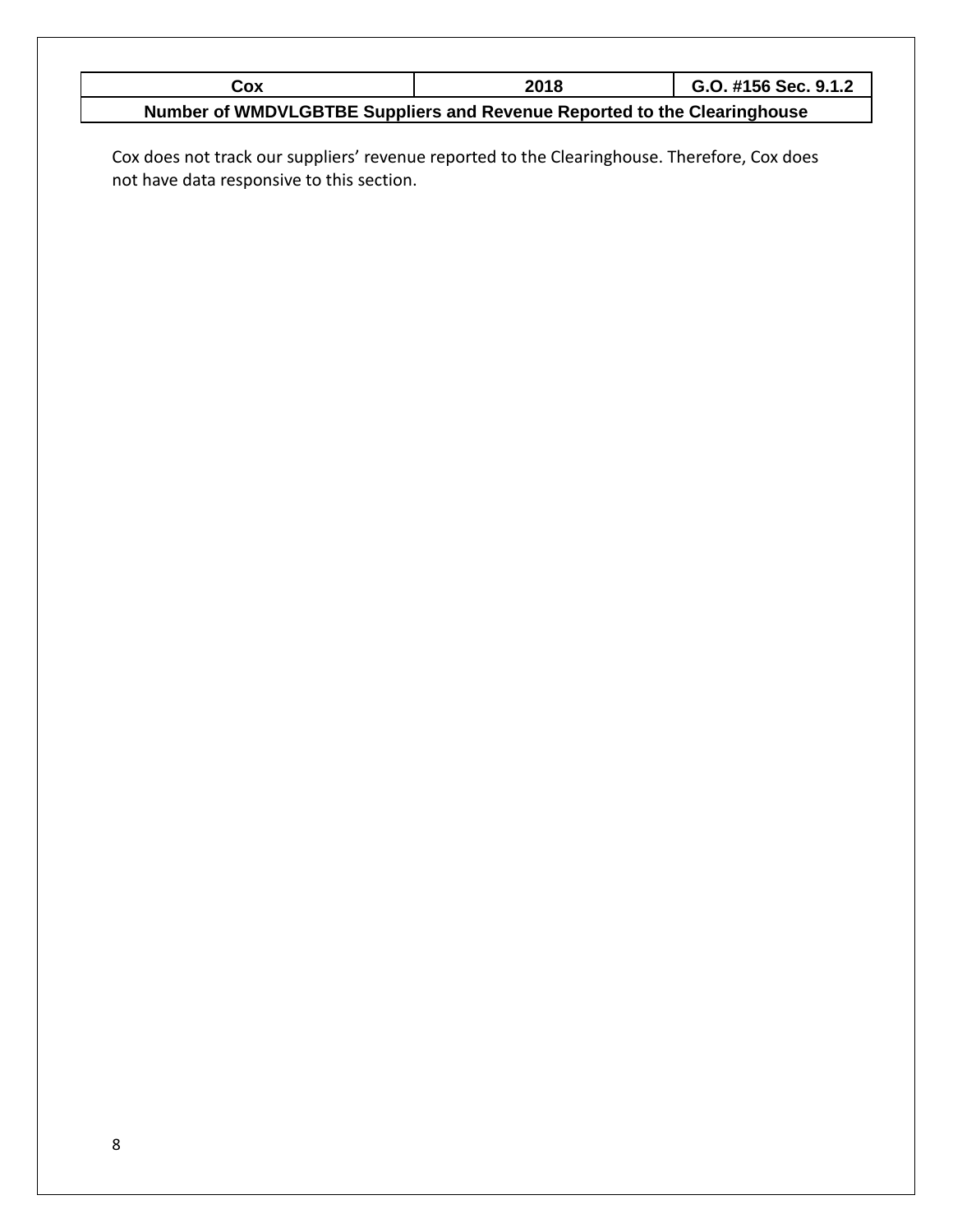| Cox | 2018                                                  | G.O. #156 Sec. 9.1.2 |
|-----|-------------------------------------------------------|----------------------|
|     | Description of WMDVLGBTBEs with CA Majority Workforce |                      |

Cox does not receive workforce data of its vendors. Therefore, Cox does not have data responsive to this section*.*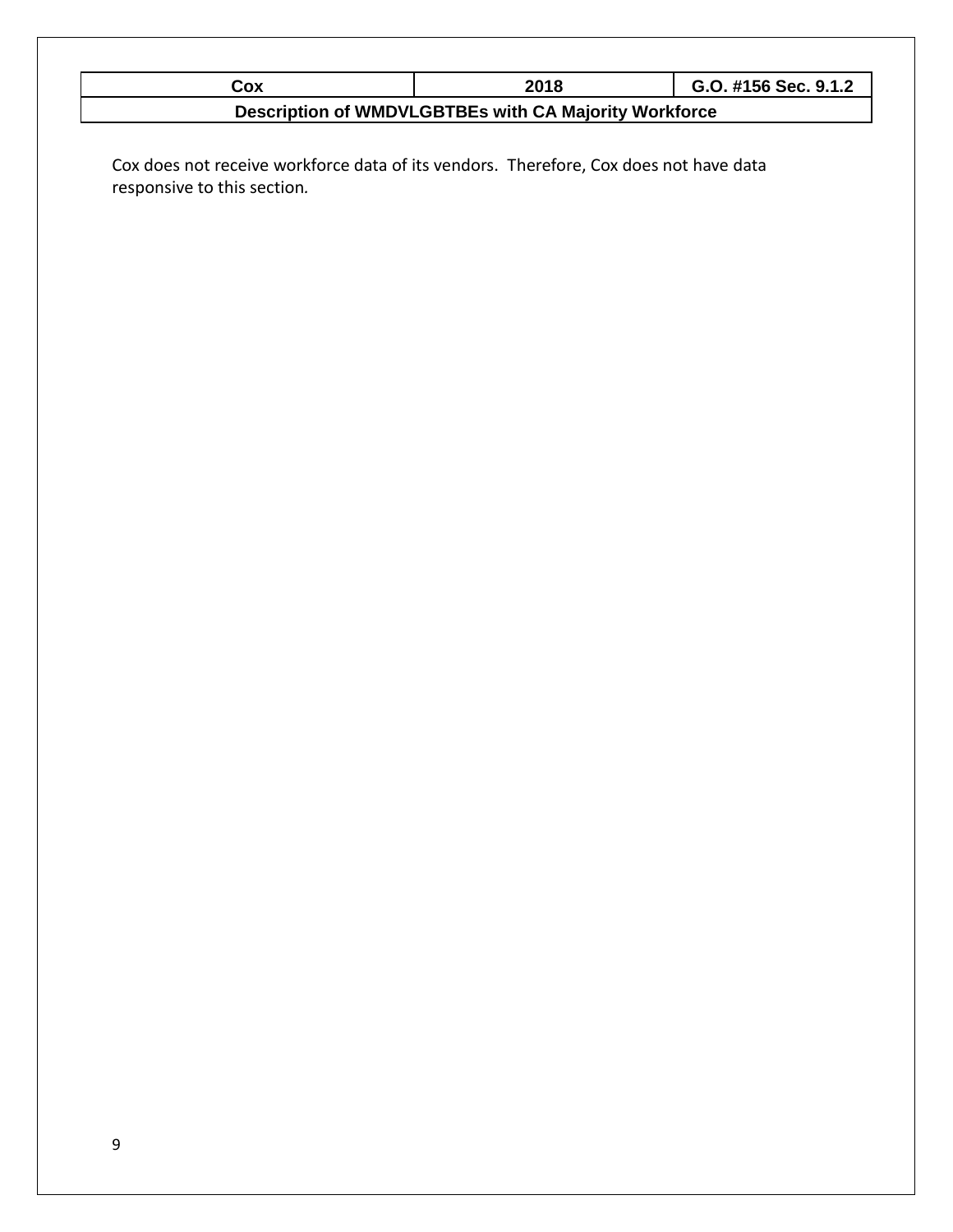| Cox                                                                                               | 2018                               | G.O. #156 Sec. 9.1.3 |  |
|---------------------------------------------------------------------------------------------------|------------------------------------|----------------------|--|
|                                                                                                   | <b>WMDVLGBTBEs Program Expense</b> |                      |  |
|                                                                                                   |                                    |                      |  |
| Cox does not separately track expenses specific to its Supplier Diversity program from its Supply |                                    |                      |  |
| Chain expense budget overall. Therefore, Cox does not have data responsive to this section.       |                                    |                      |  |
|                                                                                                   |                                    |                      |  |
|                                                                                                   |                                    |                      |  |
|                                                                                                   |                                    |                      |  |
|                                                                                                   |                                    |                      |  |
|                                                                                                   |                                    |                      |  |
|                                                                                                   |                                    |                      |  |
|                                                                                                   |                                    |                      |  |
|                                                                                                   |                                    |                      |  |
|                                                                                                   |                                    |                      |  |
|                                                                                                   |                                    |                      |  |
|                                                                                                   |                                    |                      |  |
|                                                                                                   |                                    |                      |  |
|                                                                                                   |                                    |                      |  |
|                                                                                                   |                                    |                      |  |
|                                                                                                   |                                    |                      |  |
|                                                                                                   |                                    |                      |  |
|                                                                                                   |                                    |                      |  |
|                                                                                                   |                                    |                      |  |
|                                                                                                   |                                    |                      |  |
|                                                                                                   |                                    |                      |  |
|                                                                                                   |                                    |                      |  |
|                                                                                                   |                                    |                      |  |
|                                                                                                   |                                    |                      |  |
|                                                                                                   |                                    |                      |  |
|                                                                                                   |                                    |                      |  |
|                                                                                                   |                                    |                      |  |
|                                                                                                   |                                    |                      |  |
|                                                                                                   |                                    |                      |  |
|                                                                                                   |                                    |                      |  |
|                                                                                                   |                                    |                      |  |
|                                                                                                   |                                    |                      |  |
|                                                                                                   |                                    |                      |  |
|                                                                                                   |                                    |                      |  |
|                                                                                                   |                                    |                      |  |
|                                                                                                   |                                    |                      |  |
|                                                                                                   |                                    |                      |  |
|                                                                                                   |                                    |                      |  |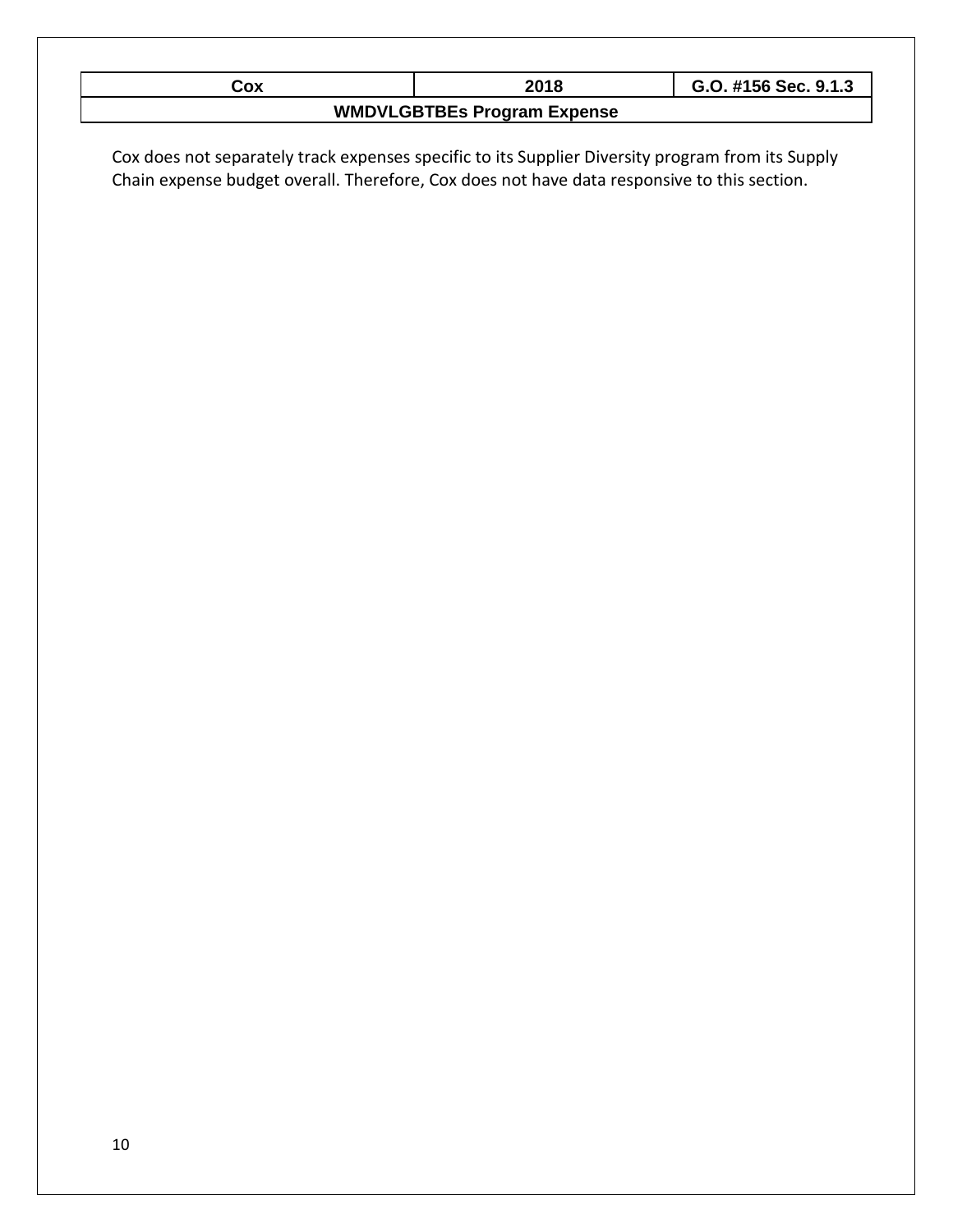| Cox                                                       | 2018 | G.O. #156 Sec. 9.1.4 |  |
|-----------------------------------------------------------|------|----------------------|--|
| Description of Progress in Meeting or Exceeding Set Goals |      |                      |  |

Cox established a goal of 30% diverse spend of its total discretionary spend for 2018. Although we did not reach this goal, we are pleased to report that we did continue to grow, reaching 27.6%. Our continued investment, including in supplier development, and expanded efforts, such as improved internal and vendor tools, have improved our program and will help our continued growth.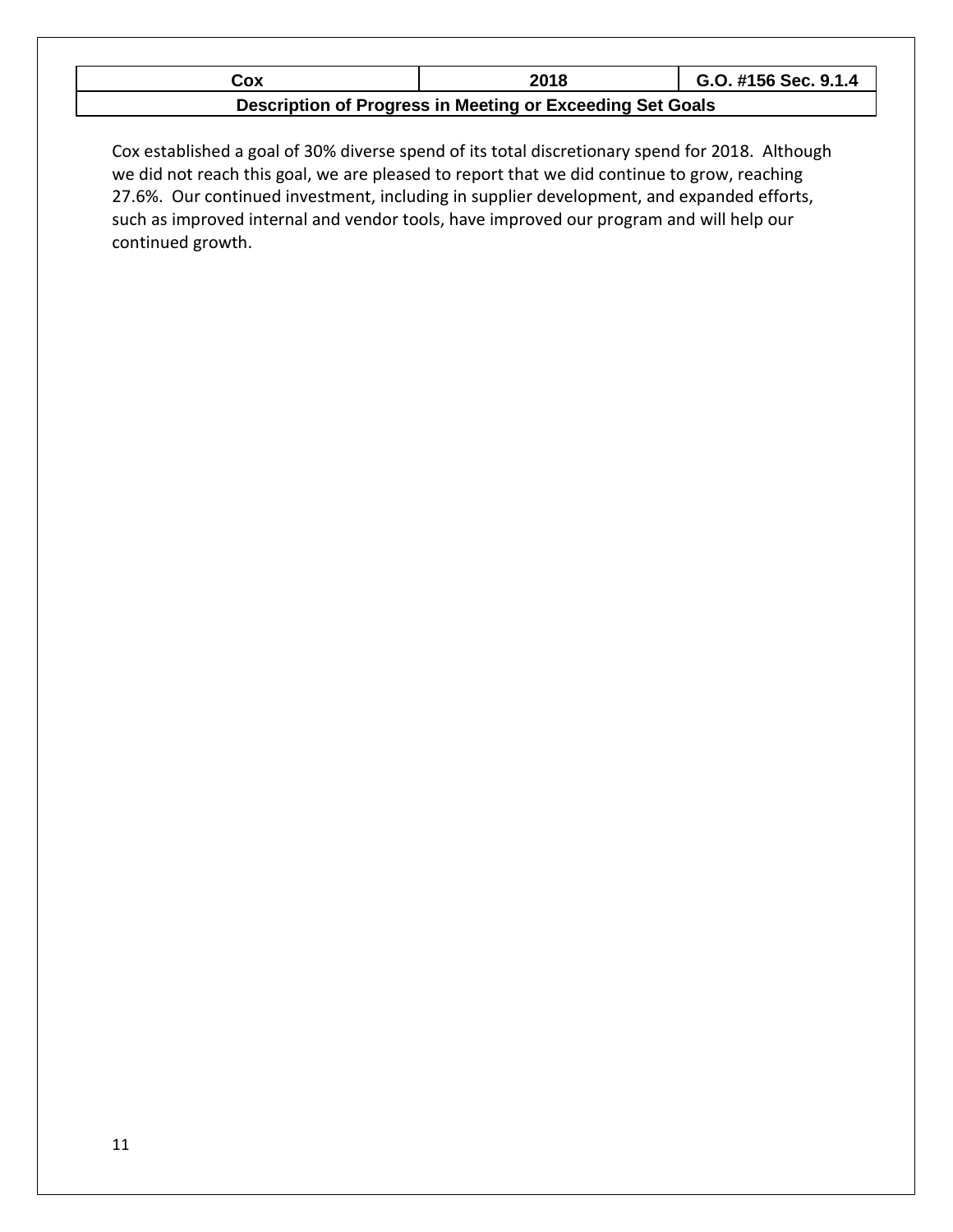| Cox                                                                                                                                           | 2018                                | G.O. #156 Sec. 9.1.4 |
|-----------------------------------------------------------------------------------------------------------------------------------------------|-------------------------------------|----------------------|
|                                                                                                                                               | <b>WMDVLGBTBE Results and Goals</b> |                      |
|                                                                                                                                               |                                     |                      |
| Cox establishes a goal for its Supplier Diversity program overall and not specific to a certain                                               |                                     |                      |
| diverse vendor category. In 2018, our total spend with diverse suppliers was \$802.7M,<br>representing 27.6% of our overall nationwide spend. |                                     |                      |
|                                                                                                                                               |                                     |                      |
|                                                                                                                                               |                                     |                      |
|                                                                                                                                               |                                     |                      |
|                                                                                                                                               |                                     |                      |
|                                                                                                                                               |                                     |                      |
|                                                                                                                                               |                                     |                      |
|                                                                                                                                               |                                     |                      |
|                                                                                                                                               |                                     |                      |
|                                                                                                                                               |                                     |                      |
|                                                                                                                                               |                                     |                      |
|                                                                                                                                               |                                     |                      |
|                                                                                                                                               |                                     |                      |
|                                                                                                                                               |                                     |                      |
|                                                                                                                                               |                                     |                      |
|                                                                                                                                               |                                     |                      |
|                                                                                                                                               |                                     |                      |
|                                                                                                                                               |                                     |                      |
|                                                                                                                                               |                                     |                      |
|                                                                                                                                               |                                     |                      |
|                                                                                                                                               |                                     |                      |
|                                                                                                                                               |                                     |                      |
|                                                                                                                                               |                                     |                      |
|                                                                                                                                               |                                     |                      |
|                                                                                                                                               |                                     |                      |
|                                                                                                                                               |                                     |                      |
|                                                                                                                                               |                                     |                      |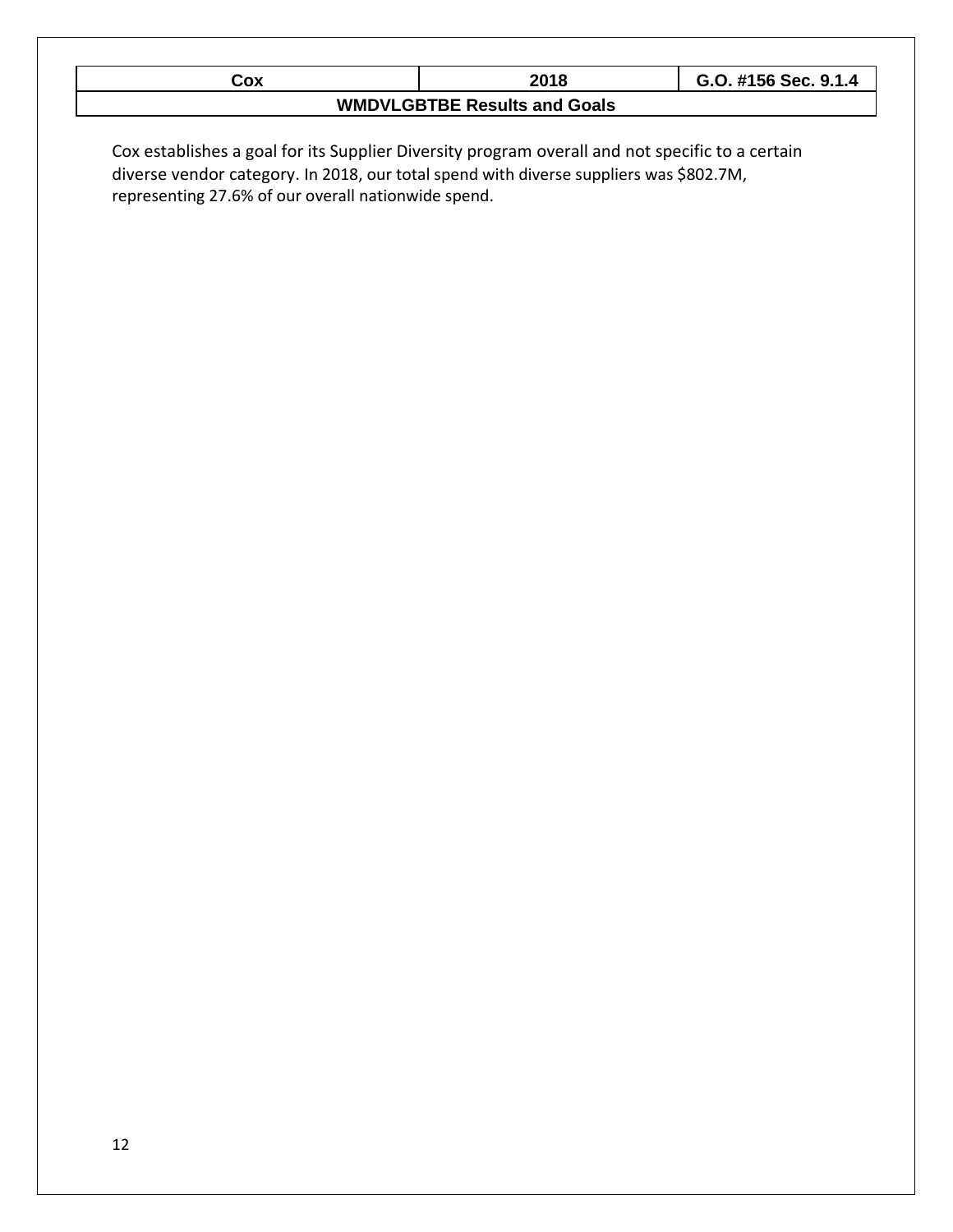| Cox                                                                      | 2018 | G.O. #156 Sec. 9.1.5 |  |  |
|--------------------------------------------------------------------------|------|----------------------|--|--|
| Description of Prime Contractor Utilization of WMDVLGBTBE Subcontractors |      |                      |  |  |

Recognizing that a robust Tier 2 program is one of the best ways of ensuring that as many companies as possible provide diverse suppliers with scalable business opportunities, Cox has been expanding its Tier 2 program over the past few years in both the number of vendors that have Tier 2 commitments and the manner by which Cox manages its Tier 2 program.

Cox's Tier 2 strategy is multi-faceted. It is reflected in our vendor agreements of at least \$500K, which explicitly endorse our policy of the vendor using economically disadvantaged and diverse suppliers for work related to the products or services under contract. Based on a threshold amount of spend and the type of service provided, vendors contractually commit to meet a specific percentage of Tier 2 spend. Under Cox's Tier 2 policy, a vendor may be required to use reasonable efforts to direct as much as 21% of its total spend related to its agreement with us to economically disadvantaged and diverse suppliers.

This past year, to help bolster our growing Tier 2 program, we implemented a Tier 2 residency within our Sourcing & Procurement team. This residency provides our Sourcing Managers and Category Managers with immersive training on how to: (1) successfully negotiate Tier 2 diverse supplier commitments, including increasing Tier 2 commitments; (2) ensure Tier 1 vendors are aware of and trained to report their Tier 2 diverse supplier commitments in our portal; and (3) tracking, managing and coaching Tier 1 vendors' on meeting their Tier 2 diverse supplier commitments. Additionally, we introduced a new Tier 2 Dashboard, which provides Cox Category Managers the status of our Tier 1 vendors' spend with Tier 2 diverse suppliers so they can track contract compliance. We also included Tier 2 in some of our recruiting efforts. For example, at our 2018 California Cable Supplier Diversity Expo, three of our industry's largest equipment vendors discussed their Tier 2 subcontracting programs. We also hosted a Field Services Supplier Summit for Tier 1 and Tier 2 contractors.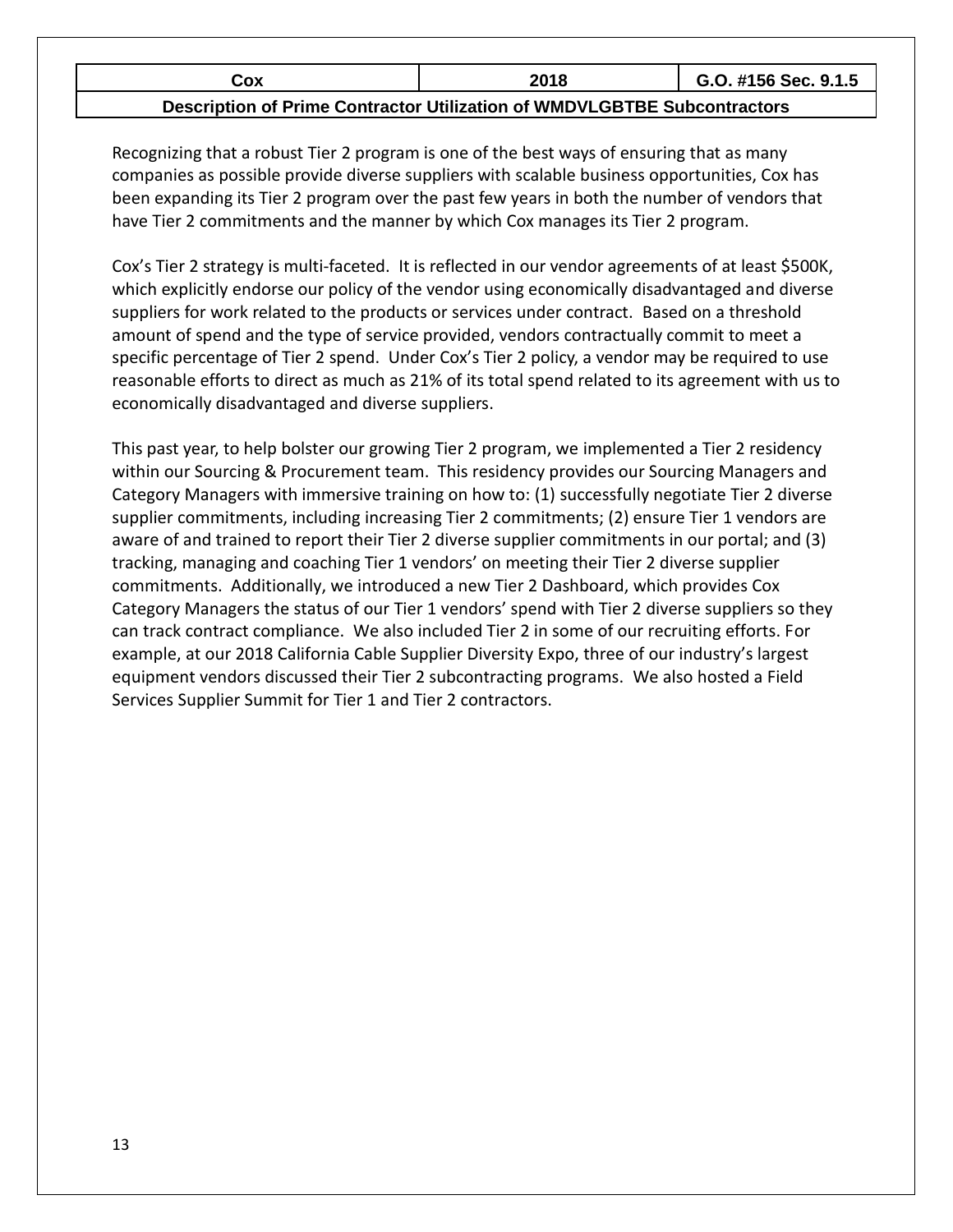|                          | Cox                     |                           |                                                 |                                                           | 2018                                                   |                                                                                                  |                                                                                      |                                                          | G.O. #156 Sec. 9.1.5                                                 |                |                                   |
|--------------------------|-------------------------|---------------------------|-------------------------------------------------|-----------------------------------------------------------|--------------------------------------------------------|--------------------------------------------------------------------------------------------------|--------------------------------------------------------------------------------------|----------------------------------------------------------|----------------------------------------------------------------------|----------------|-----------------------------------|
|                          |                         |                           |                                                 |                                                           |                                                        | <b>Summary of Prime Contractor Utilization of Diverse Subcontractors</b>                         |                                                                                      |                                                          |                                                                      |                |                                   |
|                          | <b>Minority</b><br>Male | <b>Minority</b><br>Female | <b>Minority</b><br><b>Unspecified</b><br>Gender | <b>Minority</b><br><b>Business</b><br>Enterprise<br>(MBE) | Women<br><b>Business</b><br><b>Enterprise</b><br>(WBE) | Lesbian,<br>Gay,<br>Bisexual,<br>Transgender<br><b>Business</b><br><b>Enterprise</b><br>(LGBTBE) | <b>Disabled</b><br><b>Veterans</b><br><b>Business</b><br><b>Enterprise</b><br>(DVBE) | Veteran<br><b>Business</b><br><b>Enterprise</b><br>(VBE) | Disabled-<br>Owned<br><b>Business</b><br><b>Enterprise</b><br>(DOBE) | Other $8(a)^*$ | <b>TOTAL</b><br><b>WMDVLGBTBE</b> |
| Direct \$                | \$526,452,691           | \$9,878,464               | \$0                                             | \$536,331,155                                             | \$166,452,828                                          | \$98,311                                                                                         | \$1,448,500                                                                          | \$12,881,784                                             | \$271,065                                                            | \$0            | \$717,483,643                     |
| <b>Subcontracting \$</b> | \$11,945,234            | \$16,866,243              | \$22,610,741                                    | \$35,654,058                                              | \$20,811,532                                           | \$646,078                                                                                        | \$171,690                                                                            | \$834,875                                                | \$634,440                                                            | \$26,495,614   | \$85,248,287                      |
| Total \$                 | \$538,397,925           | \$26,744,707              | \$22,610,741                                    |                                                           | $$571,985,213$   \$187,264,360                         | \$744,389                                                                                        | \$1,620,190                                                                          | \$13,716,659                                             | \$905,505                                                            | \$26,495,614   | \$802,731,930                     |
| Direct %                 | 18.08%                  | 0.34%                     | $0.00\%$                                        | 18.42%                                                    | 5.72%                                                  | $0.00\%$                                                                                         | 0.05%                                                                                | 0.44%                                                    | 0.01%                                                                | 0.00%          | 24.64%                            |
| <b>Subcontracting %</b>  | 0.41%                   | 0.58%                     | 0.78%                                           | 1.22%                                                     | 0.71%                                                  | 0.02%                                                                                            | 0.01%                                                                                | 0.03%                                                    | 0.02%                                                                | 0.91%          | 2.93%                             |
| Total %                  | 18.49%                  | 0.92%                     | 0.78%                                           | 19.65%                                                    | 6.43%                                                  | 0.03%                                                                                            | 0.06%                                                                                | 0.47%                                                    | 0.03%                                                                | 0.91%          | 27.6%                             |
| <b>Net Procurement**</b> |                         | \$2,911,498,470           |                                                 |                                                           |                                                        |                                                                                                  |                                                                                      |                                                          |                                                                      |                |                                   |

**NOTE:** \*Firms classified as 8(a) of SBA includes non-WMDVLGBTBEs \*\*Net procurement includes purchase order, non-purchase order and credit card dollars Direct-Direct procurement Sub-Subcontractor procurement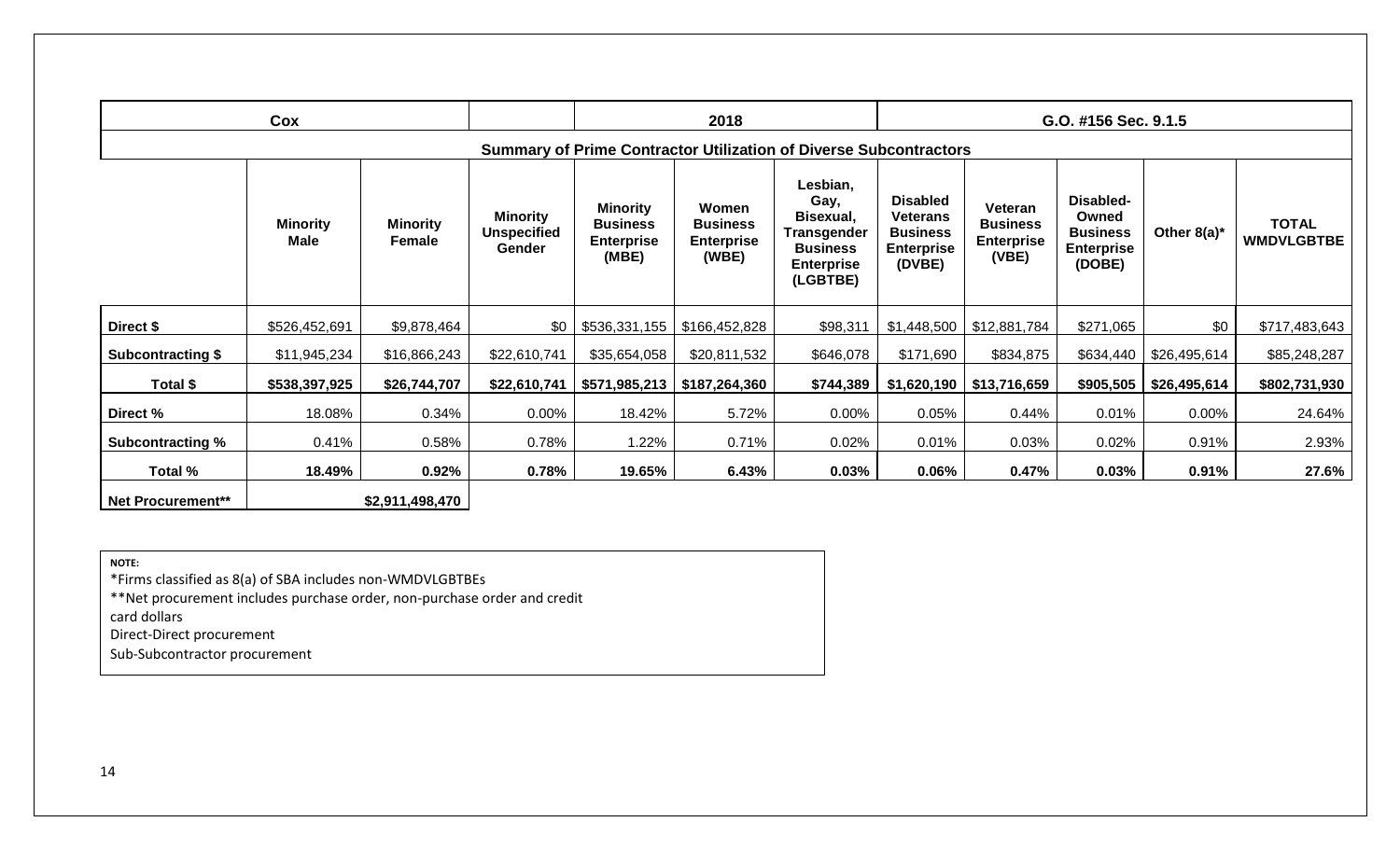| Cox                                                         | 2018 | G.O. #156 Sec. 9.1.6 |  |  |
|-------------------------------------------------------------|------|----------------------|--|--|
| A List of WMDVLGBTBE Complaints Received and Current Status |      |                      |  |  |

Cox did not receive any WMDVLGBTBE complaints in 2017.

*.*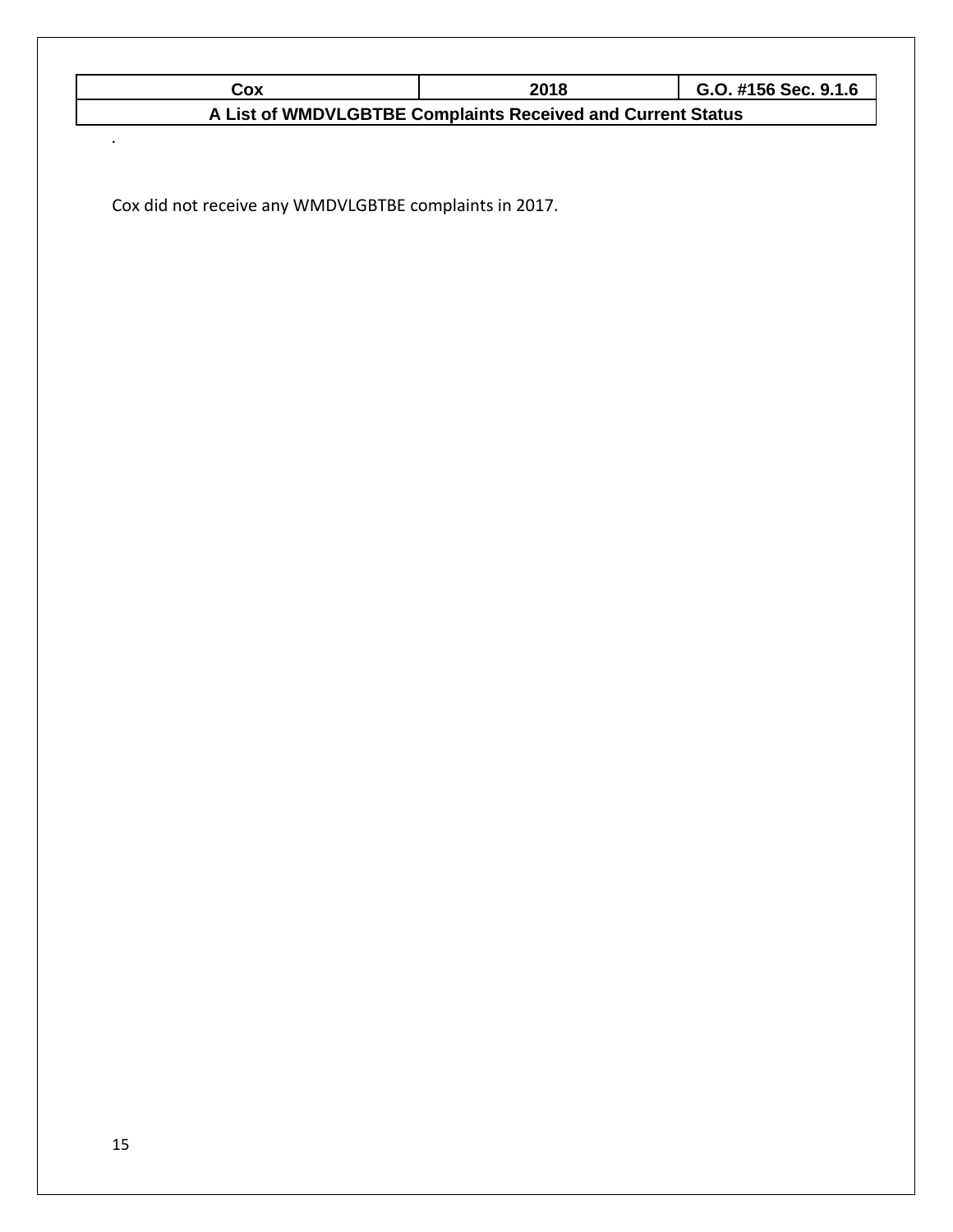| Cox                                                                                  | 2018 | G.O. #156 Sec. 9.1.7 |
|--------------------------------------------------------------------------------------|------|----------------------|
| Description of Efforts to Recruit WMDVLGBTBE Suppliers in Low Utilization Categories |      |                      |

Cox recognizes that certain fields have been difficult for diverse suppliers to obtain work, so we try to create opportunities in these areas. We also are looking to incorporate a broader range of diverse vendors into our program, to enable opportunities for a greater variety of historically disadvantaged suppliers.

#### **Communications Equipment**

Cox's communications network equipment represents some of our largest expenditures. Cox looks beyond the traditional Tier 2 arrangements usually seen in this category, and worked on a solution that would bring diverse vendors in as Tier 1 vendors. Cox now purchases much of its equipment directly from two minority-owned logistics companies. Beyond obtaining needed customer and network equipment, these arrangements greatly benefit Cox by creating a consistent experience for ordering, packaging and delivery of equipment to Cox operations and customers nationwide, while providing new and, importantly, direct opportunities to diverse vendors. To highlight Tier 2 opportunities, in 2018, we invited 3 of our industry's largest vendors to our California Cable Supplier Diversity Expo to discuss their Tier 2 programs with diverse vendor attendees.

#### **Legal Services**

For more than a decade, Cox has used the legal services of a California-based, certified, WBE law firm almost exclusively for representation before the CPUC and advice on California regulatory matters. This firm also represents Cox's Nevada affiliate for regulatory matters. Cox also is represented by two California-based WBEs for many local, governmental matters.

#### **Conservation**

Two important aspects of our Cox Conserves environmental conservation program are using alternative fuels for our energy consumption and recycling. Similar to our business needs, Cox utilizes diverse vendors to support our environmental efforts.

#### *--Energy Procurement*

Cox purchases natural gas directly from a WBE for many of its operations nationwide. Cox utilizes the services of a VBE for the provision of fuel at several locations nationwide, including in California. Cox also purchases electric energy supply from an MBE for several of its affiliate locations.

#### *--Recycling*

Cox utilizes the services of an MBE for recycling some of the equipment that supports our voice, video and internet services. Additionally, some of our affiliates, within and outside of California, use a WBE metals recycling company.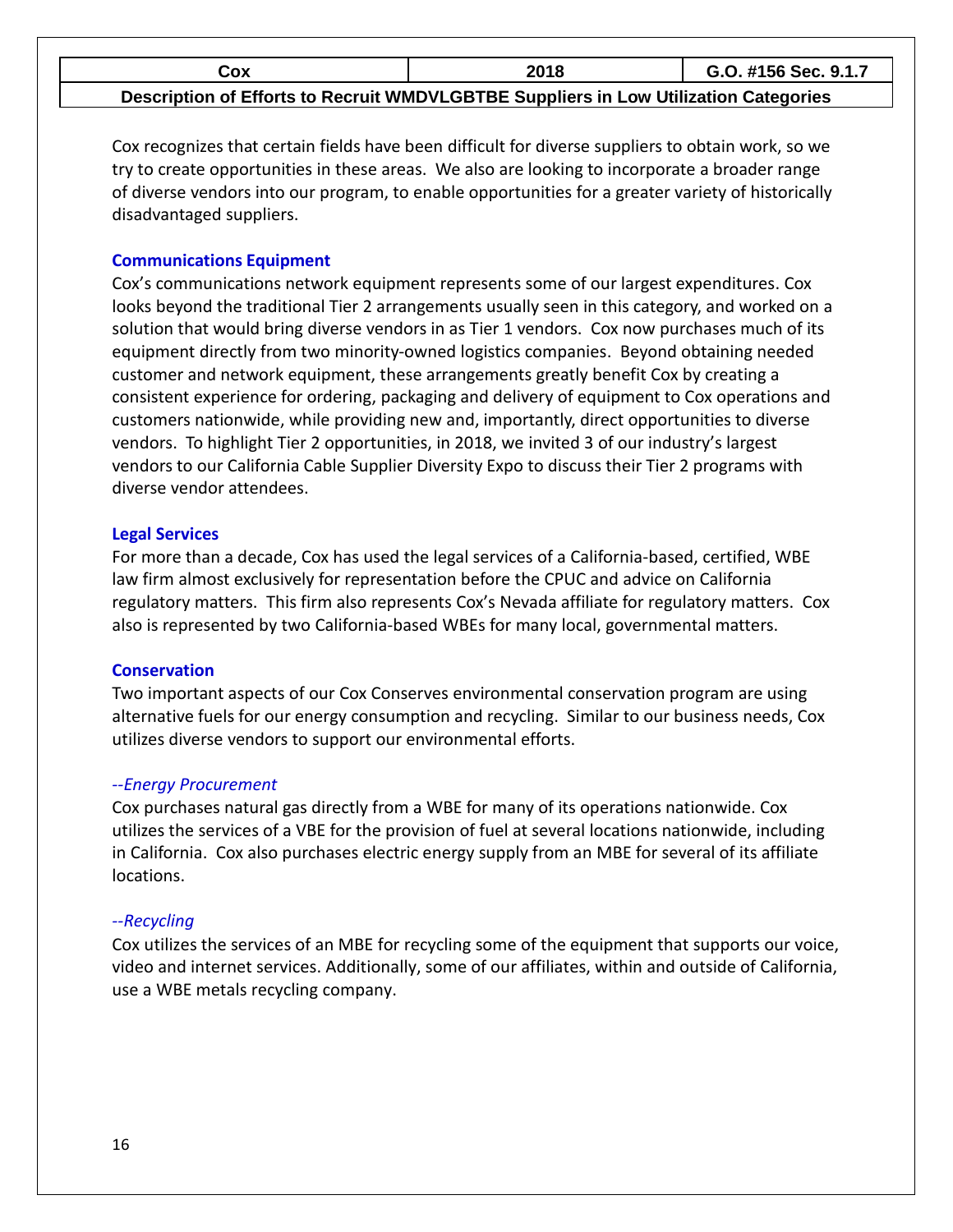#### **Disability-Owned Business Entity ("DOBE")**

Though not part of GO 156, Cox includes certified DOBEs in our Supplier Diversity Program. For the past several years, Cox has partnered with Disability:IN to recruit certified DOBEs. The Supplier Diversity Champion of our Supply Chain is an active participant of Disability:IN's Supplier Diversity Procurement Council and National Certification Committee, facilitating the review of the certification process for DOBEs. Our relationship with Disability:IN is critical in our ability to do business with DOBE suppliers. In 2018, we entered into a contract for over \$1M with a DOBE.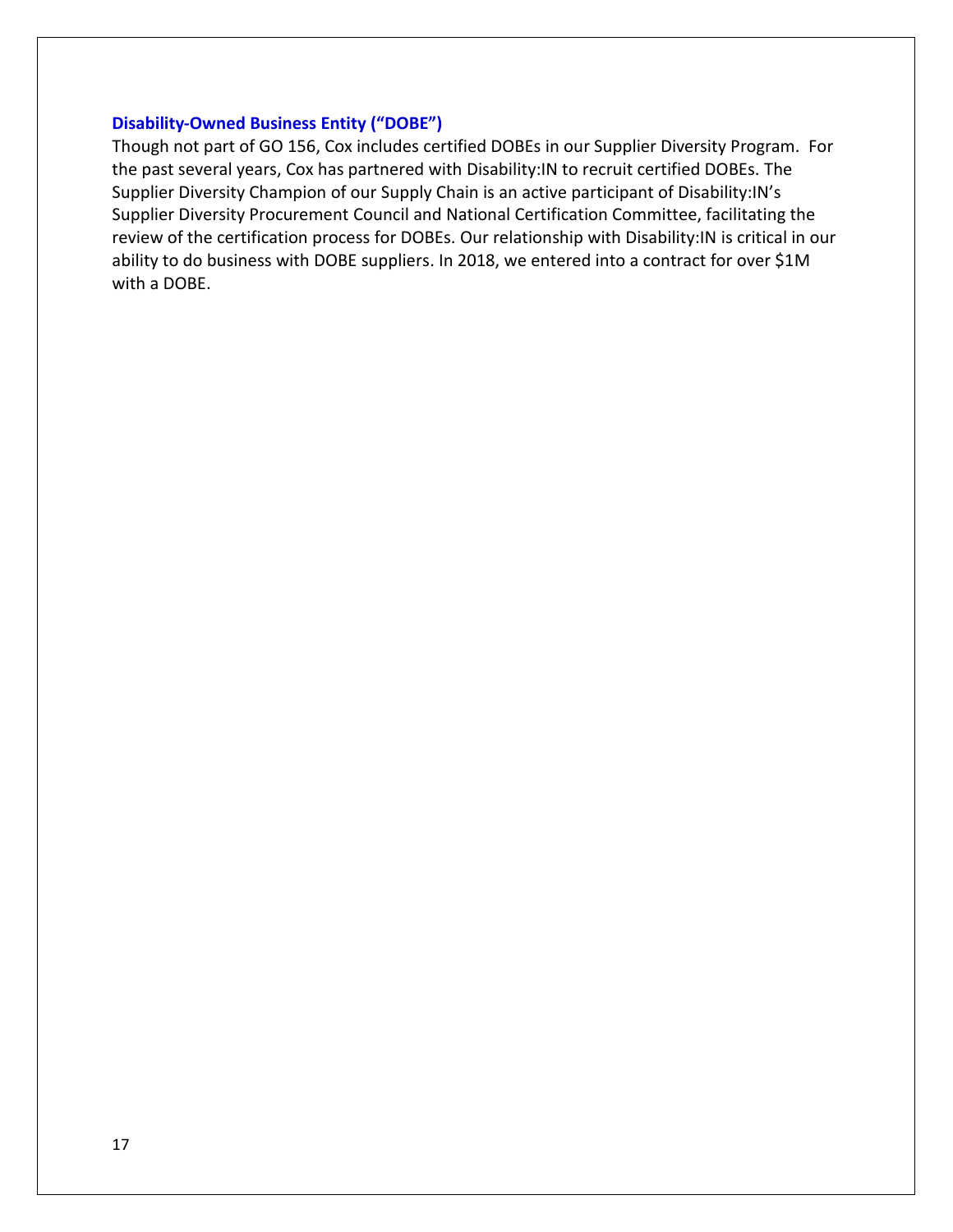| $\frac{Cox}{2}$                                                                  | <u>2018</u>                        | G.O. #156 Sec. 9.1.11 |
|----------------------------------------------------------------------------------|------------------------------------|-----------------------|
|                                                                                  | <b>WMDVLGBTBE Fuel Procurement</b> |                       |
| This section does not apply to Cox but please see our response to section 9.1.7. |                                    |                       |
|                                                                                  |                                    |                       |
|                                                                                  |                                    |                       |
|                                                                                  |                                    |                       |
|                                                                                  |                                    |                       |
|                                                                                  |                                    |                       |
|                                                                                  |                                    |                       |
|                                                                                  |                                    |                       |
|                                                                                  |                                    |                       |
|                                                                                  |                                    |                       |
|                                                                                  |                                    |                       |
|                                                                                  |                                    |                       |
|                                                                                  |                                    |                       |

Г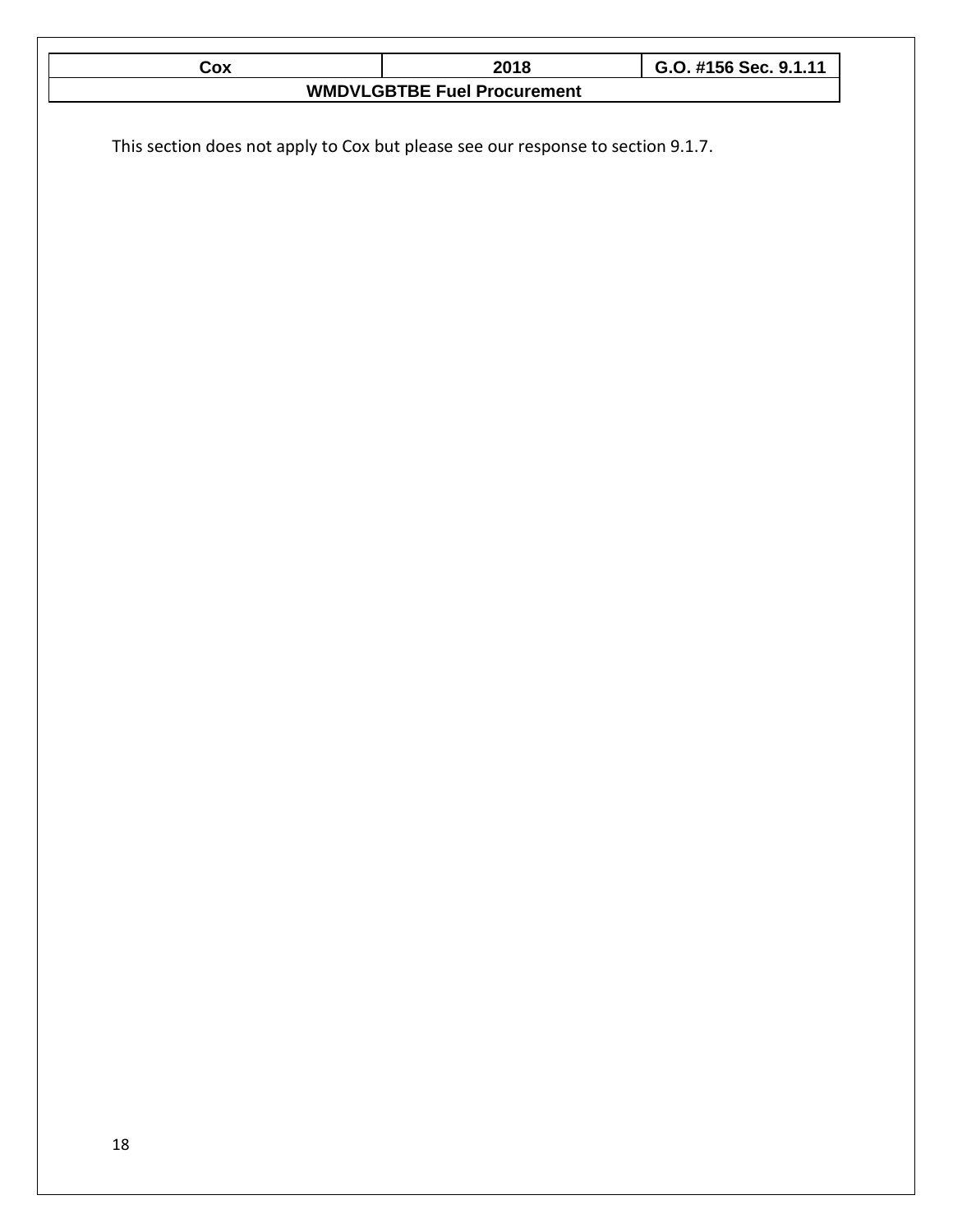| Cox                                                                                     | 2019 | G.O. #156 Sec. 10.1.1 |
|-----------------------------------------------------------------------------------------|------|-----------------------|
| Annual Diverse Supplier SHORT, MID, AND LONG-TERM Goals by Product and Service Category |      |                       |

We will continue to challenge ourselves to increase our use of diverse suppliers overall and in more procurement categories. Cox generally establishes an annual goal for the entirety of its Supplier Diversity program. For 2019, we have established a target of making at least 30% of our discretionary purchases with diverse suppliers. We are establishing a goal for spend with LGBTBE suppliers for 2019 of 0.01%.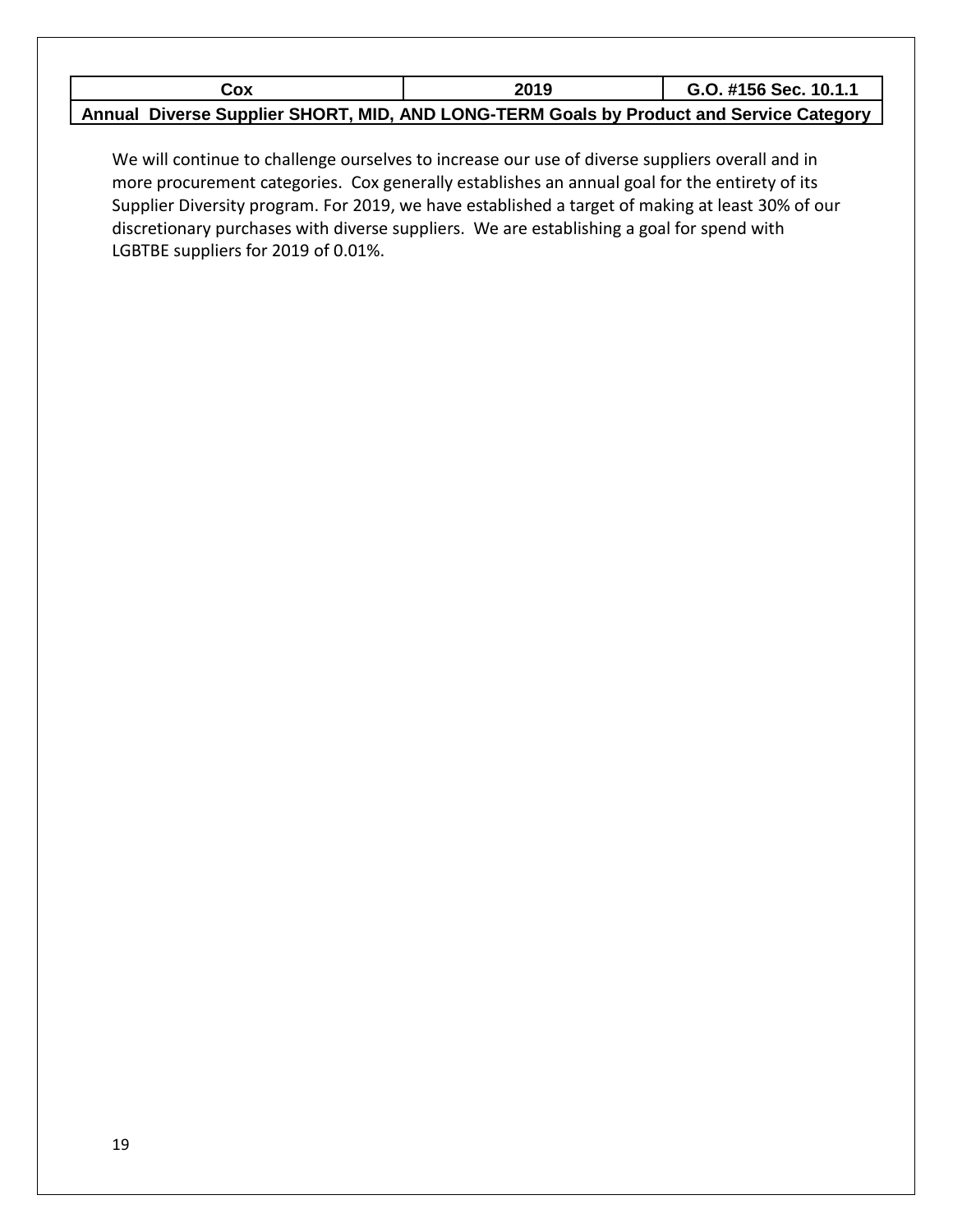**Cox 2019 G.O. #156 Sec. 10.1.2**

**Description of Diverse Supplier Planned Program Activities for the Next Calendar Year**

### **Recruiting & Outreach**

Cox will continue to meet with and participate in programs hosted by national and Californiabased supplier diversity organizations to help identify diverse supplies that can meet Cox's procurement needs. Some of the activities Cox plans for 2019 include:

- 9<sup>th</sup> Annual California Cable Supplier Diversity Matchmaking Expo
- Matchmaking and networking events hosted by various organizations, including:
	- National Minority Supplier Development Council
	- Women's Business Enterprise National Council
	- National LGBT Chamber of Commerce
	- Disability:IN
	- National Veteran Business Development Council
	- Walter Kaitz Foundation
	- Council for Supplier Diversity
	- California Public Utilities Commission (Small Business Expo)
- Host "Doing Business with Cox" events within California and other Cox locations
- Ethnic business chambers and minority business association-sponsored events
- Board and committee membership positions in organizations that promote diversity and diverse businesses, including NMSDC, National Veteran Business Development Council and Disability:IN.

# **Diverse Supplier Focused RFPs**

We will continue to offer some RFPs, as we have done in the past, as either diverse-only or predominantly diverse in an effort to increase the number of diverse vendors we use and the amount that we spend with diverse vendors. This also helps give us introductions to a greater number of diverse businesses.

# **Diverse Supplier Development**

Our support in supplier development continues with the award of a \$1M contract to a LGBTBE supplier, with the opportunity to grow to a \$15M contract through a mentoring relationship. In 2018, we awarded 16 of our diverse supplier executives development scholarships for programs offered by the San Diego Council for Supplier Diversity/USD School of Business, UNLV Lee Business School and the ASU Thunderbird School of Global Management. Each of these scholarship programs will be offered in 2019, with the addition of the Delgado Community College in New Orleans. We also are in planning stages of a similar program with a university in Virginia.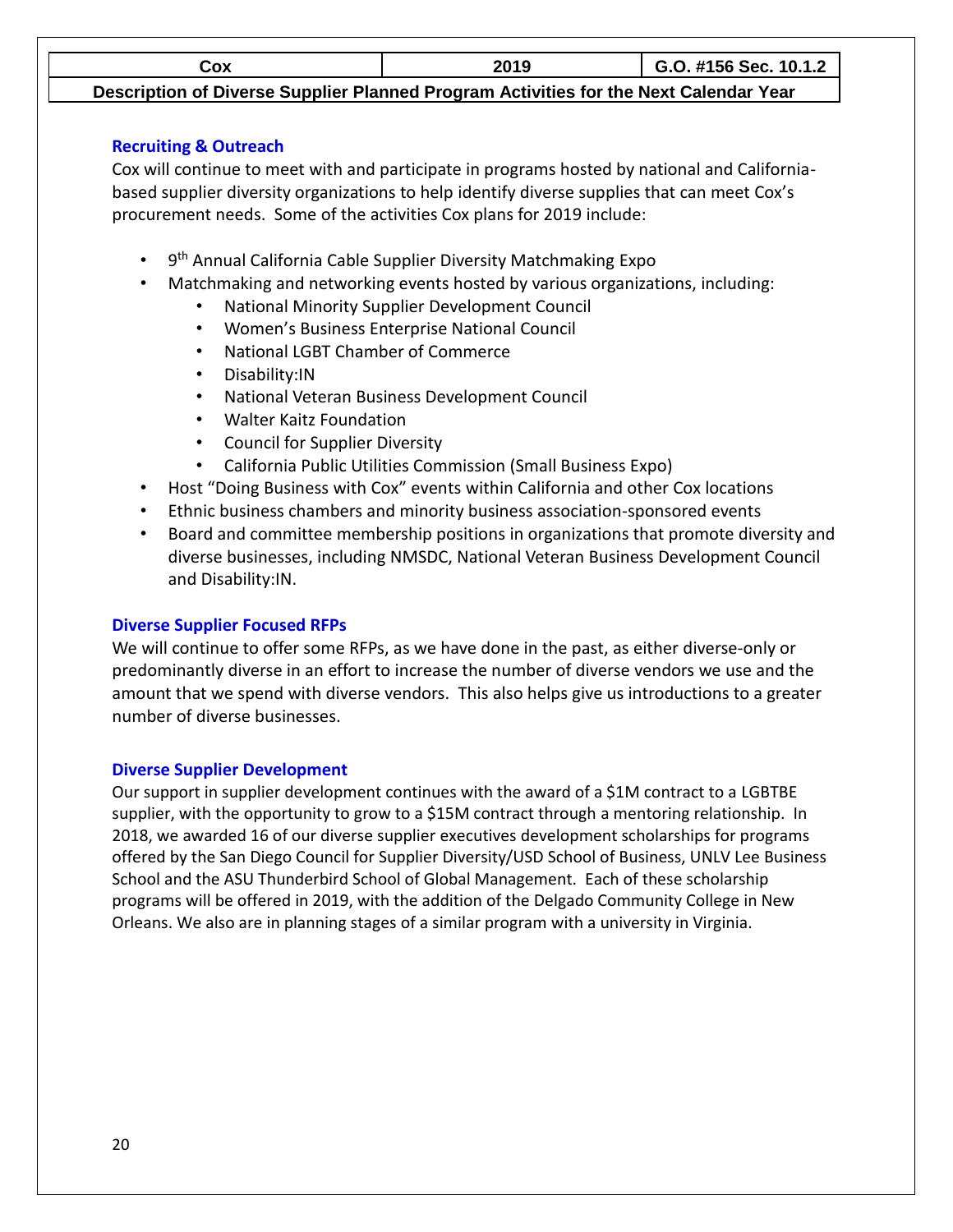| Cox                                                                                              | 2019                                                            | G.O. #156 Sec. 10.1.3 |
|--------------------------------------------------------------------------------------------------|-----------------------------------------------------------------|-----------------------|
|                                                                                                  | Plans for Recruiting Diverse Suppliers in Low Utilization Areas |                       |
|                                                                                                  |                                                                 |                       |
| Cox will continue its efforts described in section 9.1.7 to identify means for utilizing diverse |                                                                 |                       |
| suppliers for procurement categories that have had low utilization of diverse vendors.           |                                                                 |                       |
|                                                                                                  |                                                                 |                       |
|                                                                                                  |                                                                 |                       |
|                                                                                                  |                                                                 |                       |
|                                                                                                  |                                                                 |                       |
|                                                                                                  |                                                                 |                       |
|                                                                                                  |                                                                 |                       |
|                                                                                                  |                                                                 |                       |
|                                                                                                  |                                                                 |                       |
|                                                                                                  |                                                                 |                       |
|                                                                                                  |                                                                 |                       |
|                                                                                                  |                                                                 |                       |
|                                                                                                  |                                                                 |                       |
|                                                                                                  |                                                                 |                       |
|                                                                                                  |                                                                 |                       |
|                                                                                                  |                                                                 |                       |
|                                                                                                  |                                                                 |                       |
|                                                                                                  |                                                                 |                       |
|                                                                                                  |                                                                 |                       |
|                                                                                                  |                                                                 |                       |
|                                                                                                  |                                                                 |                       |
|                                                                                                  |                                                                 |                       |
|                                                                                                  |                                                                 |                       |
|                                                                                                  |                                                                 |                       |
|                                                                                                  |                                                                 |                       |
|                                                                                                  |                                                                 |                       |
|                                                                                                  |                                                                 |                       |
|                                                                                                  |                                                                 |                       |
|                                                                                                  |                                                                 |                       |
|                                                                                                  |                                                                 |                       |
|                                                                                                  |                                                                 |                       |
|                                                                                                  |                                                                 |                       |
|                                                                                                  |                                                                 |                       |
|                                                                                                  |                                                                 |                       |
|                                                                                                  |                                                                 |                       |
|                                                                                                  |                                                                 |                       |
|                                                                                                  |                                                                 |                       |
|                                                                                                  |                                                                 |                       |
|                                                                                                  |                                                                 |                       |
|                                                                                                  |                                                                 |                       |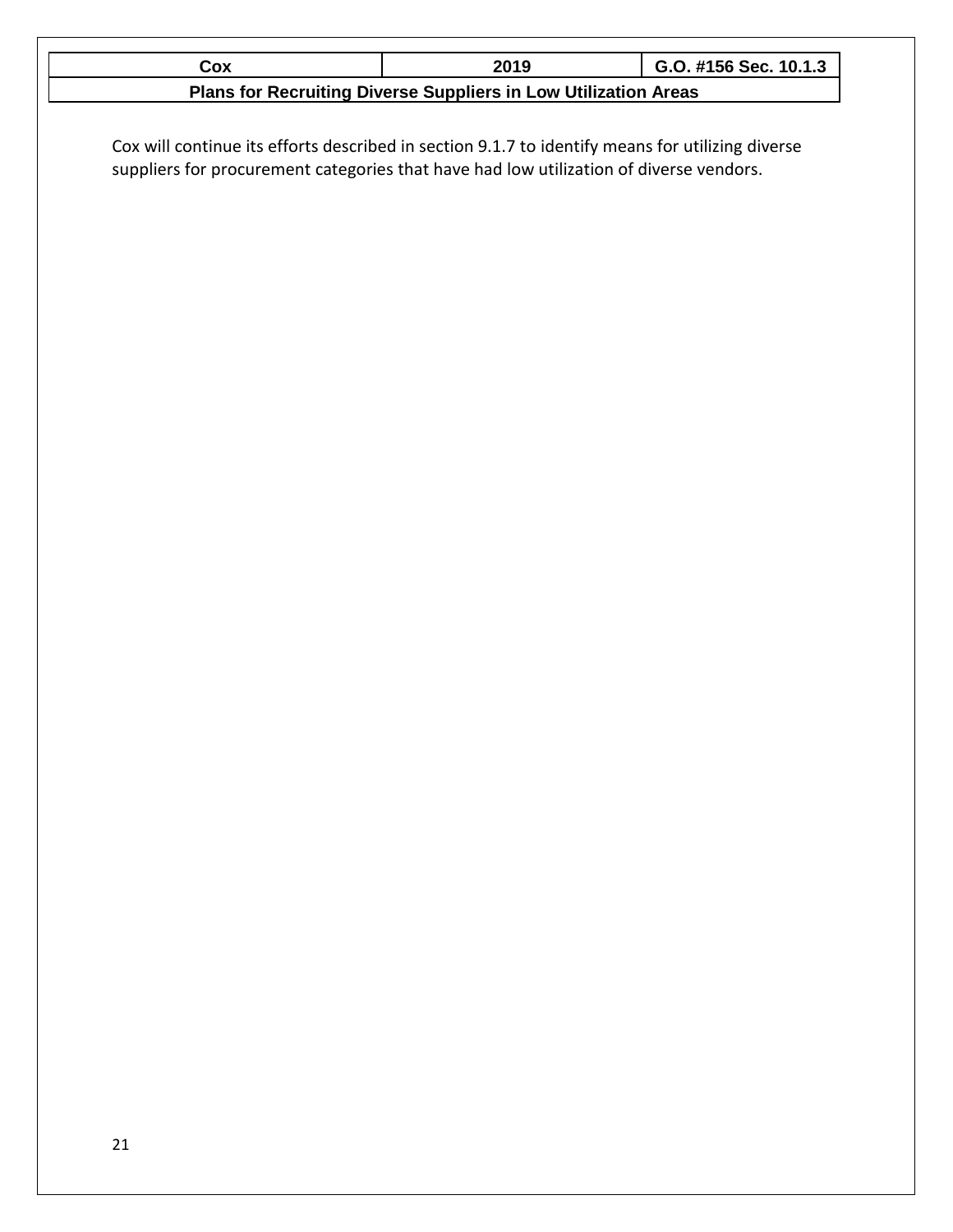| Cox                                                             | 2019 | G.O. #156 Sec. 10.1.4 |  |
|-----------------------------------------------------------------|------|-----------------------|--|
| <b>Plans for Recruiting Diverse Suppliers Where Unavailable</b> |      |                       |  |

Through efforts, such as our scholarship and mentoring, our hope is not just to assist existing vendors in improving and expanding their operations, but also to attract diverse vendors in areas that currently may have little-to-no diverse supplier choice. Additionally, our Tier 2 program has helped to bring vendors into such supply categories, such as telecommunications equipment. As we strengthen our Tier 2 program, we believe this could help to cover gaps in other areas lacking diverse vendors.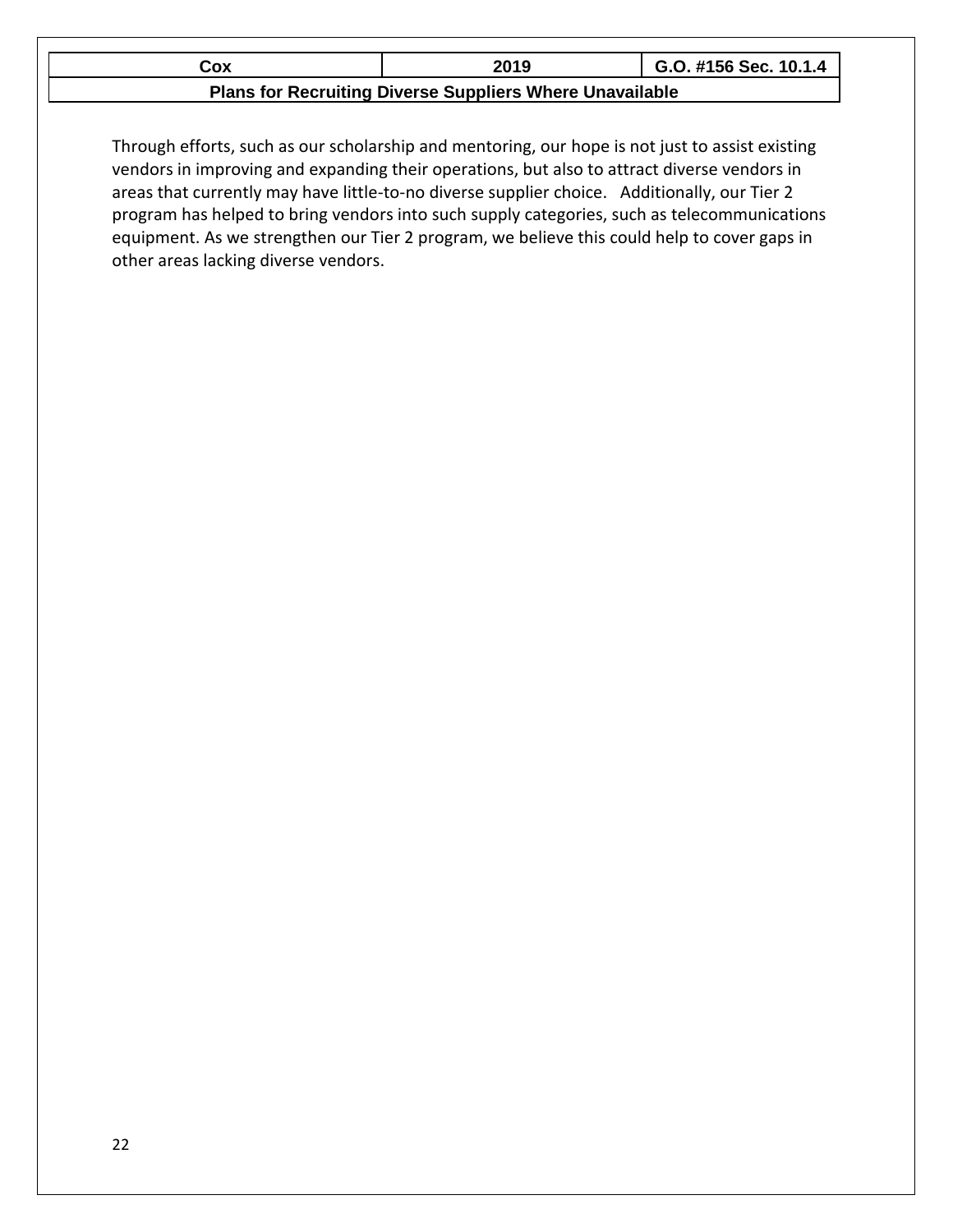| Cox                                                                             | 2019 | G.O. #156 Sec. 10.1.5 |  |  |
|---------------------------------------------------------------------------------|------|-----------------------|--|--|
| <b>Plans for Encouraging Prime Contractors to Subcontract Diverse Suppliers</b> |      |                       |  |  |

To help bolster our growing Tier 2 program, we have made several investments that will help our Supply Chain better manage our Tier 1 vendors' commitments, and our Tier 1 vendors better track their progress.

Our new Tier 2 residency within our Sourcing & Procurement team provides our Sourcing Managers and Category Managers with immersive training on how to: (1) successfully negotiate Tier 2 diverse supplier commitments, including increasing Tier 2 commitments; (2) ensure Tier 1 vendors are aware of and trained to report their Tier 2 diverse supplier commitments in our portal; and (3) tracking, managing and coaching Tier 1 vendors' on meeting their Tier 2 diverse supplier commitments. Additionally, we introduced a new Tier 2 Dashboard, which provides Cox Category Managers the status of our Tier 1 vendors' spend with Tier 2 diverse suppliers so they can track contract compliance.

We also will continue to make Tier 2 a focus of some of our recruiting efforts, whether its again hosting department specific events, such as our Field Service Contractor Summit, or inviting large Tier 1 vendors to recruiting events.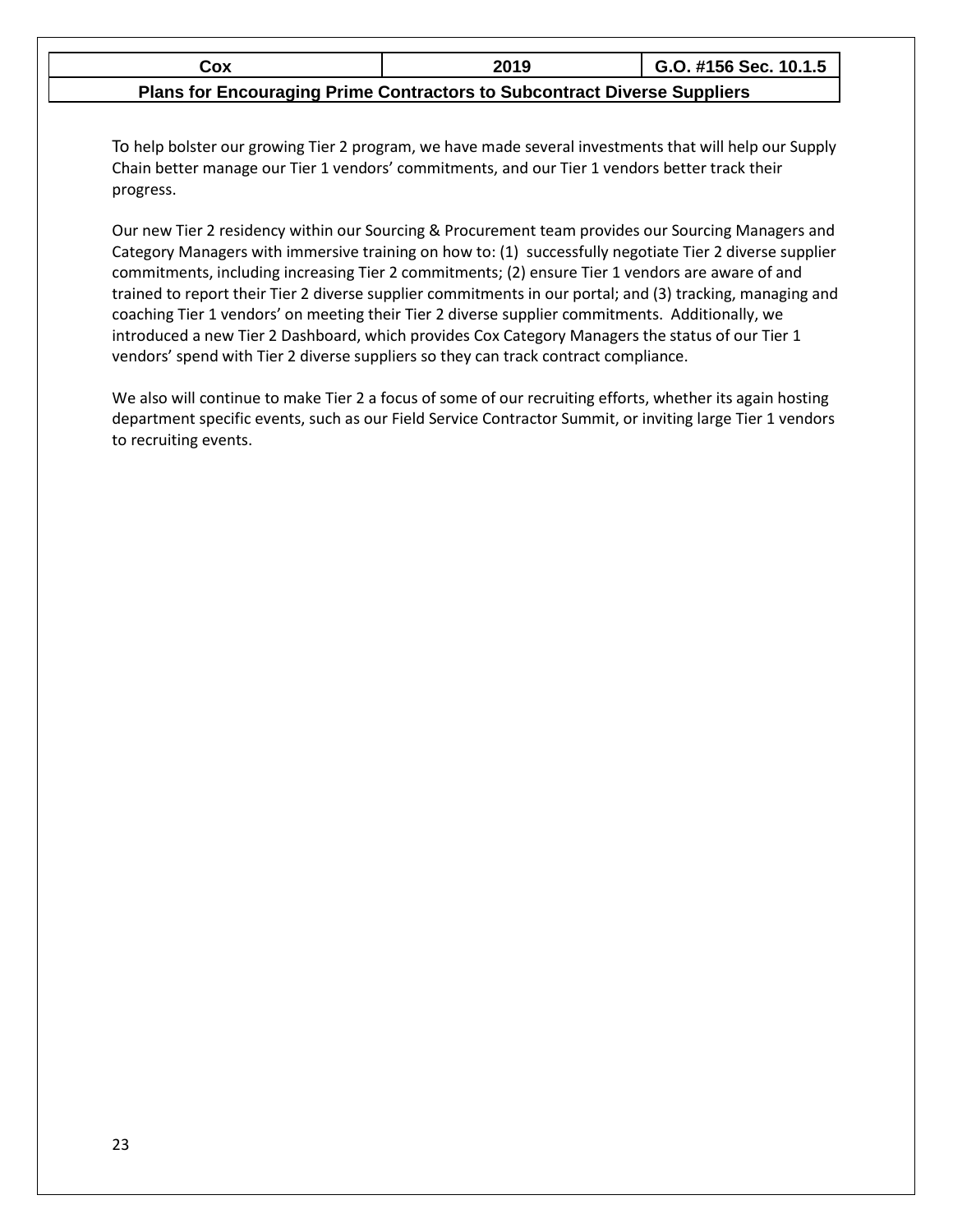| Cox                                                    | 2019 | G.O. #156 Sec. 10.1.6 |  |  |
|--------------------------------------------------------|------|-----------------------|--|--|
| Plans for Complying with WMDVLGBTBE Program Guidelines |      |                       |  |  |

Cox's CPUC-regulated subsidiary, Cox California Telcom, LLC, does not have GO 156-reportable spend. However, the unregulated parent companies have a nationwide Supplier Diversity Program. Therefore, we are providing information about Cox's national Supplier Diversity program on a voluntary basis.

As discussed in the introduction of this report, Cox's Supplier Diversity program is similar, but not identical, to GO 156. Cox intends to continue its Supplier Diversity program and to continue to provide these reports voluntarily to the CPUC and to the Legislature on an annual basis.